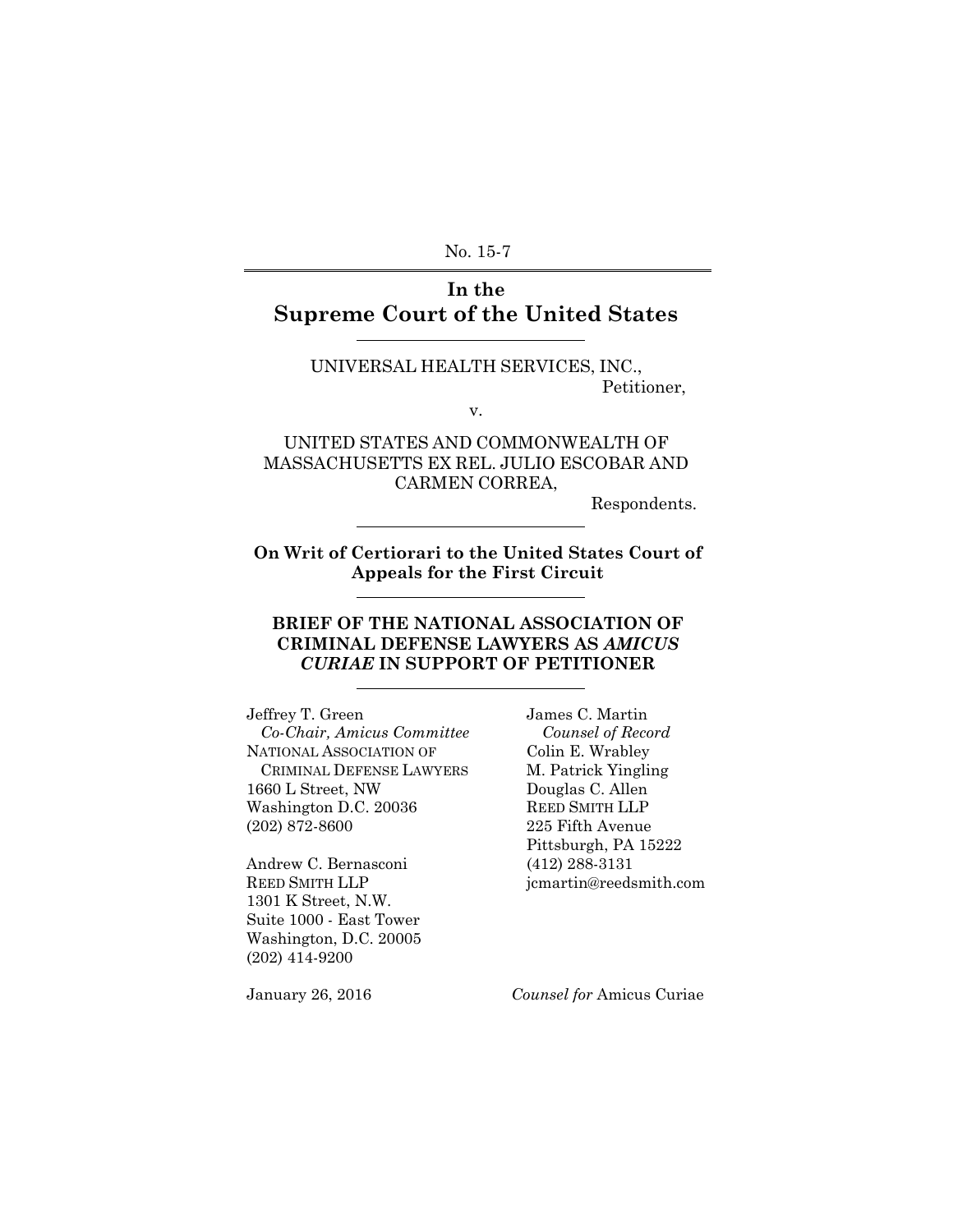## **TABLE OF CONTENTS**

# **Page**

|      | INTEREST OF AMICUS CURIAE  1                                                                                                                                                                         |
|------|------------------------------------------------------------------------------------------------------------------------------------------------------------------------------------------------------|
|      |                                                                                                                                                                                                      |
|      |                                                                                                                                                                                                      |
| I.   | Courts Applying The "Implied<br>Certification" Theory To Impose<br>Liability Under The FCA Erroneously<br>Construe The Statute's Text, Purpose,                                                      |
| II.  | Under The FCA, Any Nondisclosure<br>Theory Of Liability Can Only Be<br>Invoked If There Is An Independent<br>Legal Duty To Disclose Contractual,<br>Regulatory, Or Statutory                         |
| III. | "Implied Certification," Without Proper<br>Constraints, Is A Misnomer; Those Who<br>Contract With The Government Do Not<br>Have An Independent Duty To Disclose<br>Their Contractual, Regulatory, Or |
|      | The relationship between private<br>А.<br>contractors and government<br>program participants and the<br>government does not impose any                                                               |

i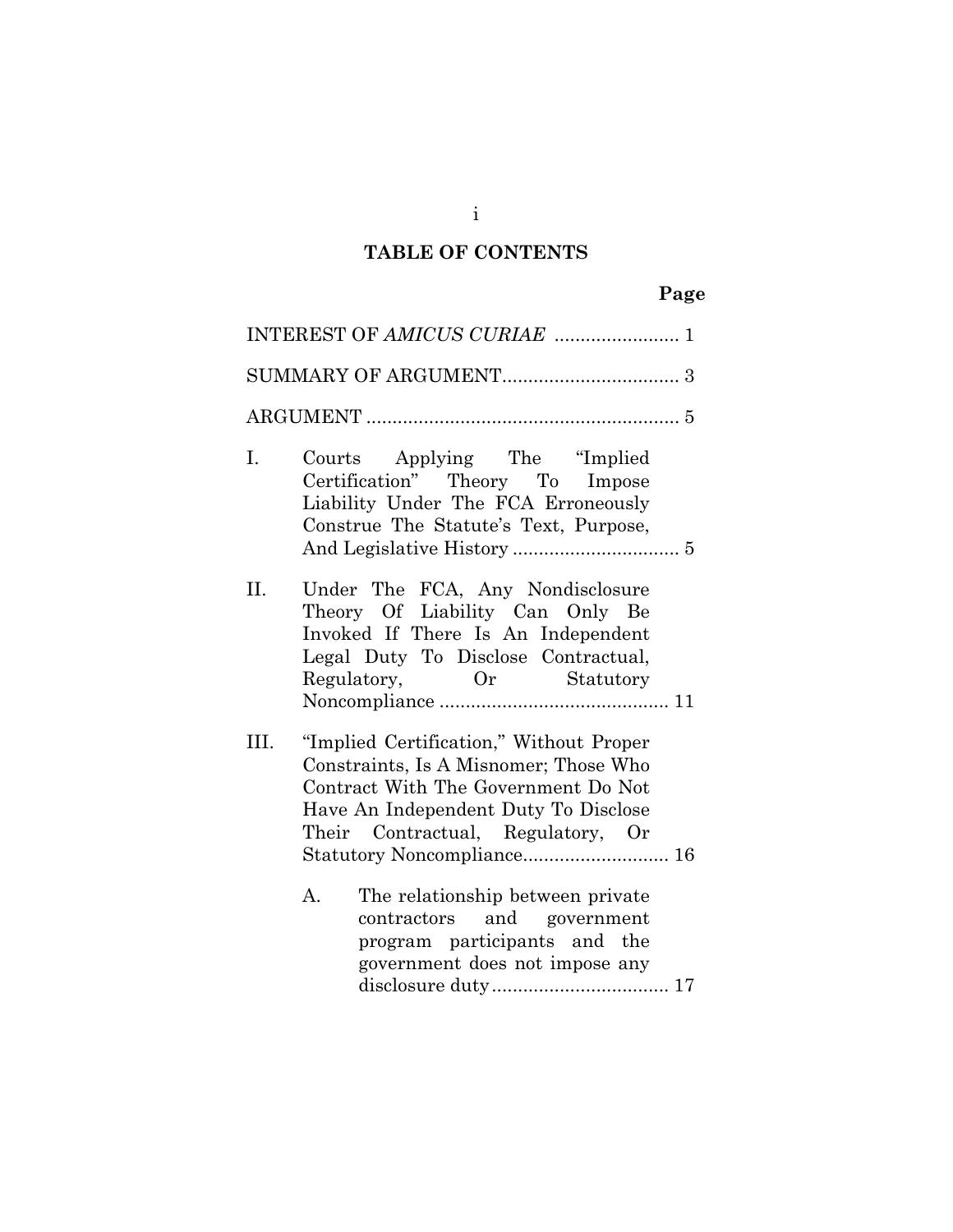|     | В. |  |  | The FCA does not create a duty<br>on the part of private contractors<br>or government program<br>participants to disclose                                                             |  |
|-----|----|--|--|---------------------------------------------------------------------------------------------------------------------------------------------------------------------------------------|--|
| IV. |    |  |  | Any Independent Duty To Disclose That<br>Might Be Deemed To Exist For FCA<br>Purposes Is Limited To Those Instances<br>Where Compliance Is Expressly<br>Required As A Precondition To |  |
|     |    |  |  |                                                                                                                                                                                       |  |

ii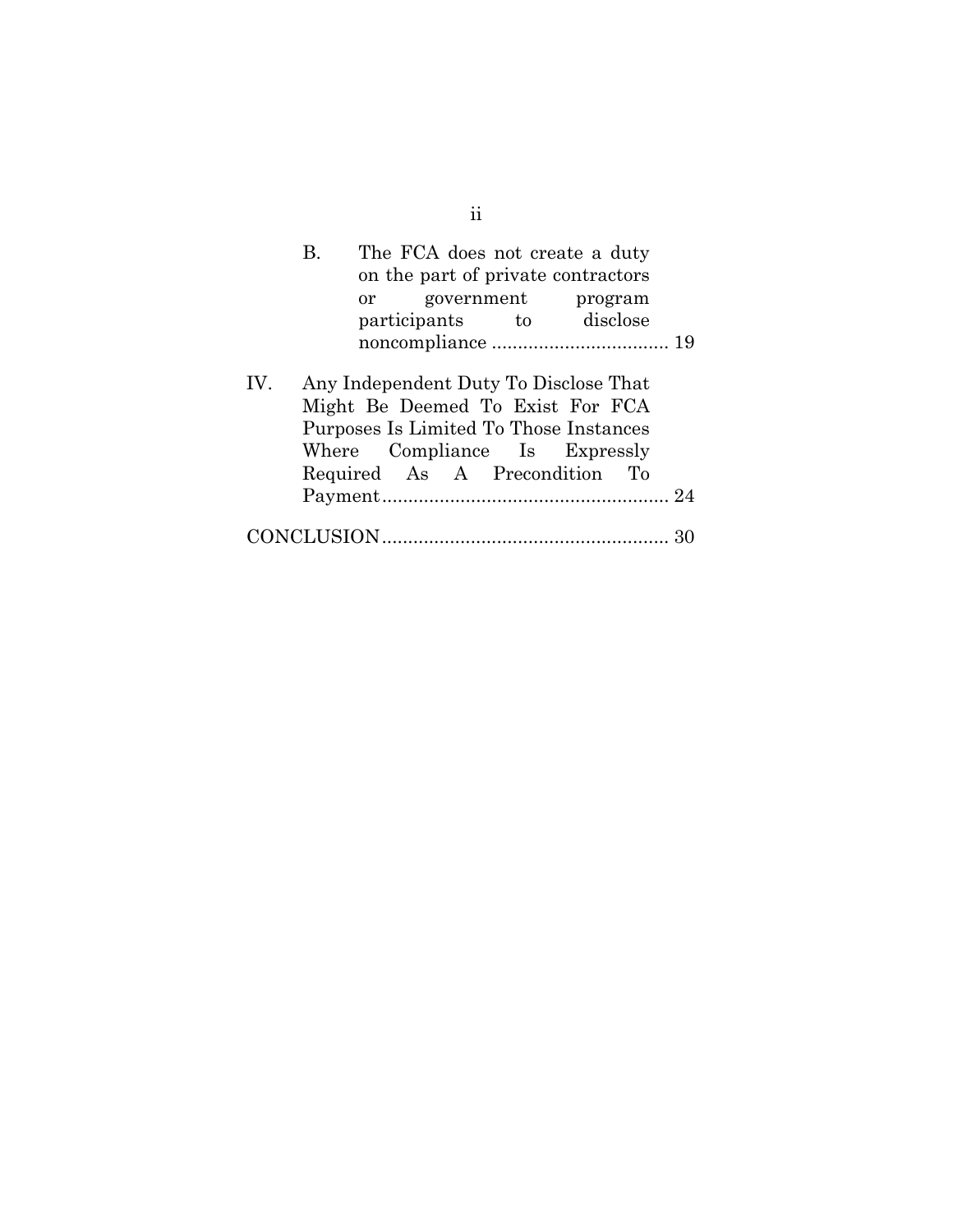## **TABLE OF AUTHORITIES**

# **Page(s)**

### *Cases*

| Ab-Tech-Constr., Inc. v. United States,                        |
|----------------------------------------------------------------|
| Ayres v. Gen. Motors Corp.,<br>234 F.3d 514 (11th Cir. 2000)14 |
| Bruesewitz v. Wyeth LLC,                                       |
| Chesbrough v. VPA, P.C.,                                       |
| Chiarella v. United States,                                    |
| Clark v. Martinez,                                             |
| Comm'r v. Acker,                                               |
| Cook County v. United States ex rel.<br>Chandler,              |
| Daewoo Eng'g & Const. Co. v. United<br>States,                 |
| FCC v. Fox Television Stations, Inc.,                          |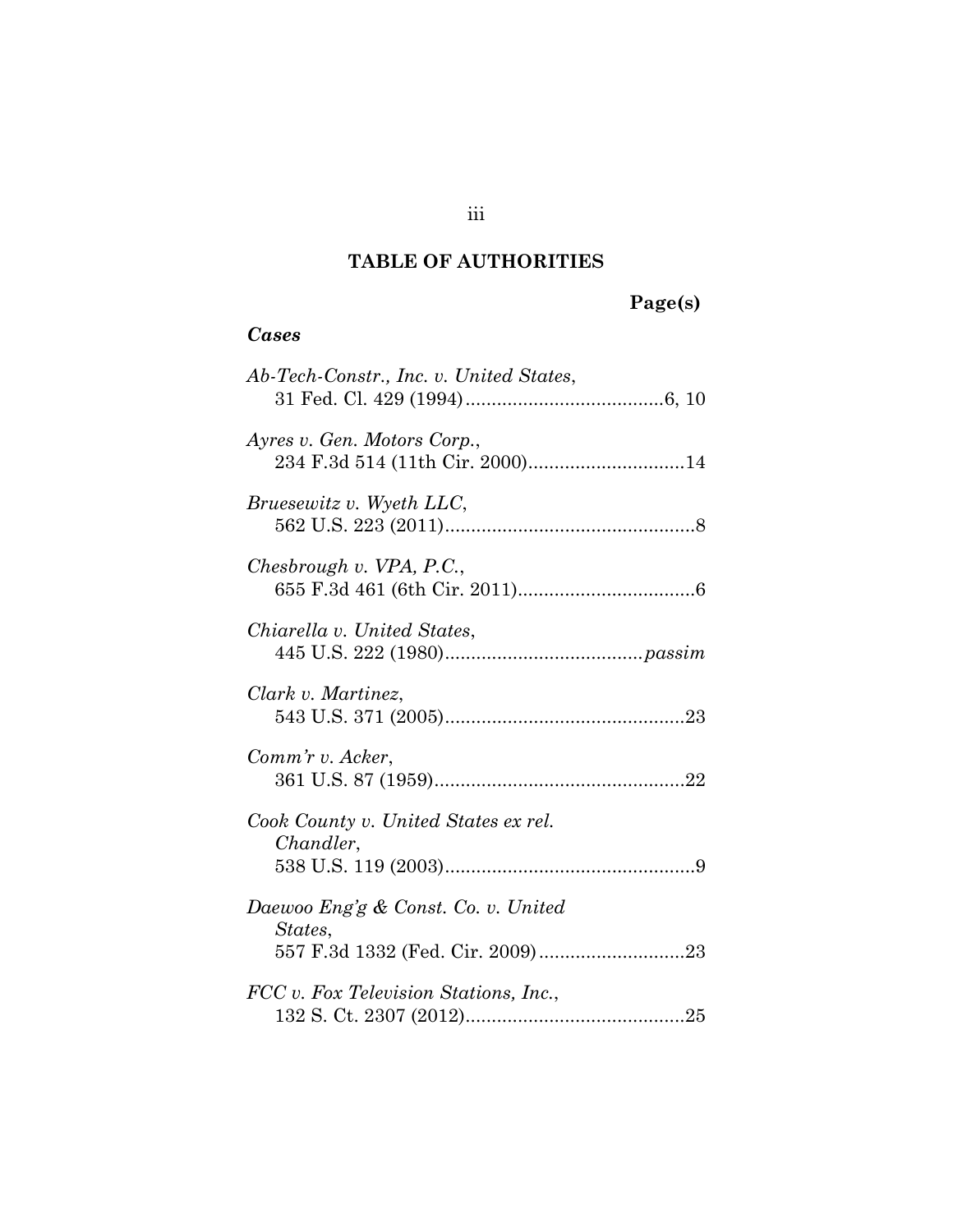| Fed. Crop Ins. Corp. v. Merrill,                                                                          |
|-----------------------------------------------------------------------------------------------------------|
| Harrison v. Westinghouse Savannah<br>River Co.,                                                           |
| INS v. Cardoza-Fonseca,                                                                                   |
| Jones v. United States,                                                                                   |
| Kloeckner v. Solis,                                                                                       |
| Leocal v. Ashcroft,                                                                                       |
| Mertens v. Hewitt Associates,                                                                             |
| Meyer Group, Ltd. v. United States,                                                                       |
| Mikes v. Straus,<br>274 F.3d 687 (2d Cir. 2001) 5, 10, 12, 27                                             |
| Montanile v. Board of Trustees,<br>577 U.S. __, 84 U.S.L.W. 4046, 2016<br>WL 228344 (U.S. S. Ct. Jan. 20, |

iv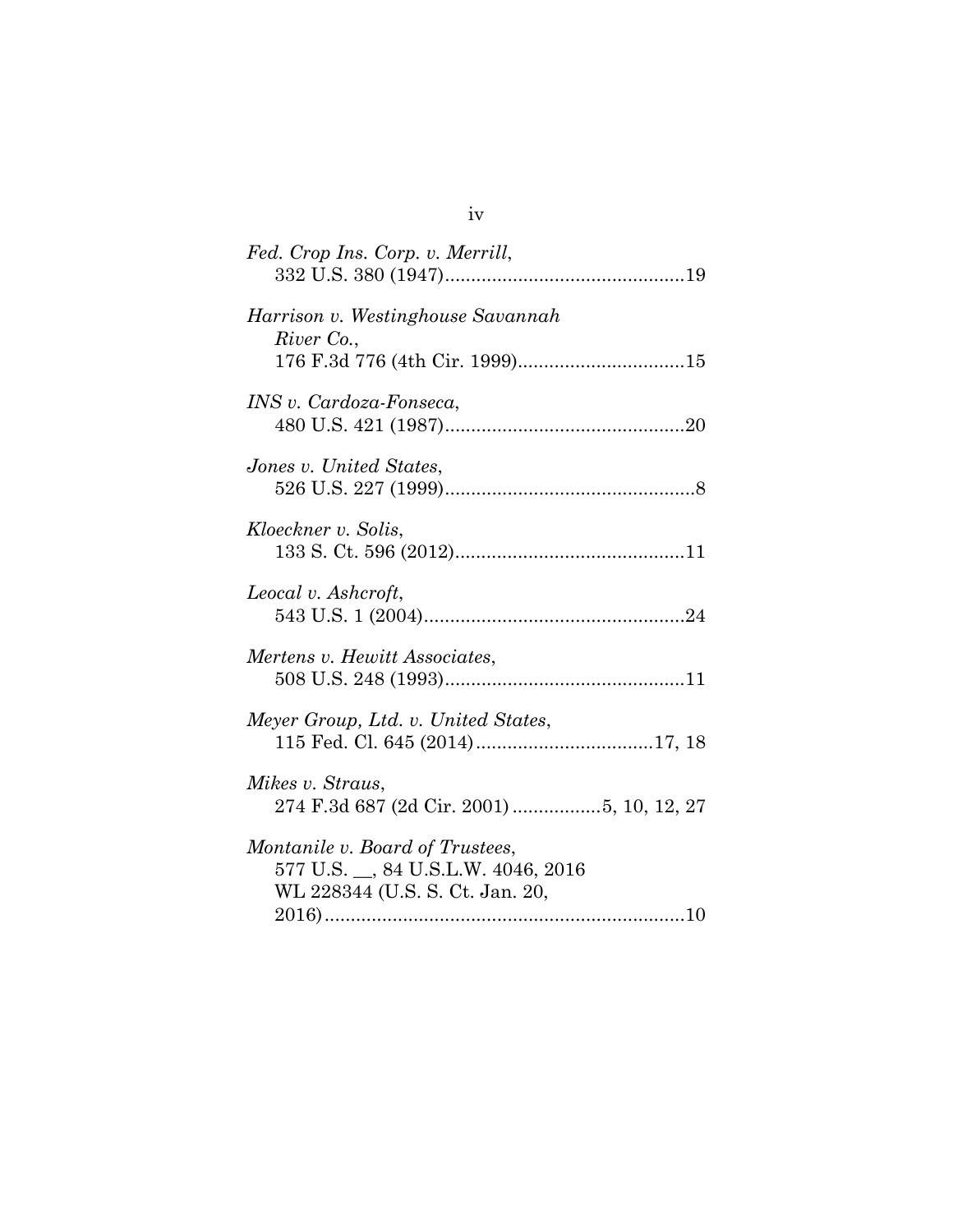v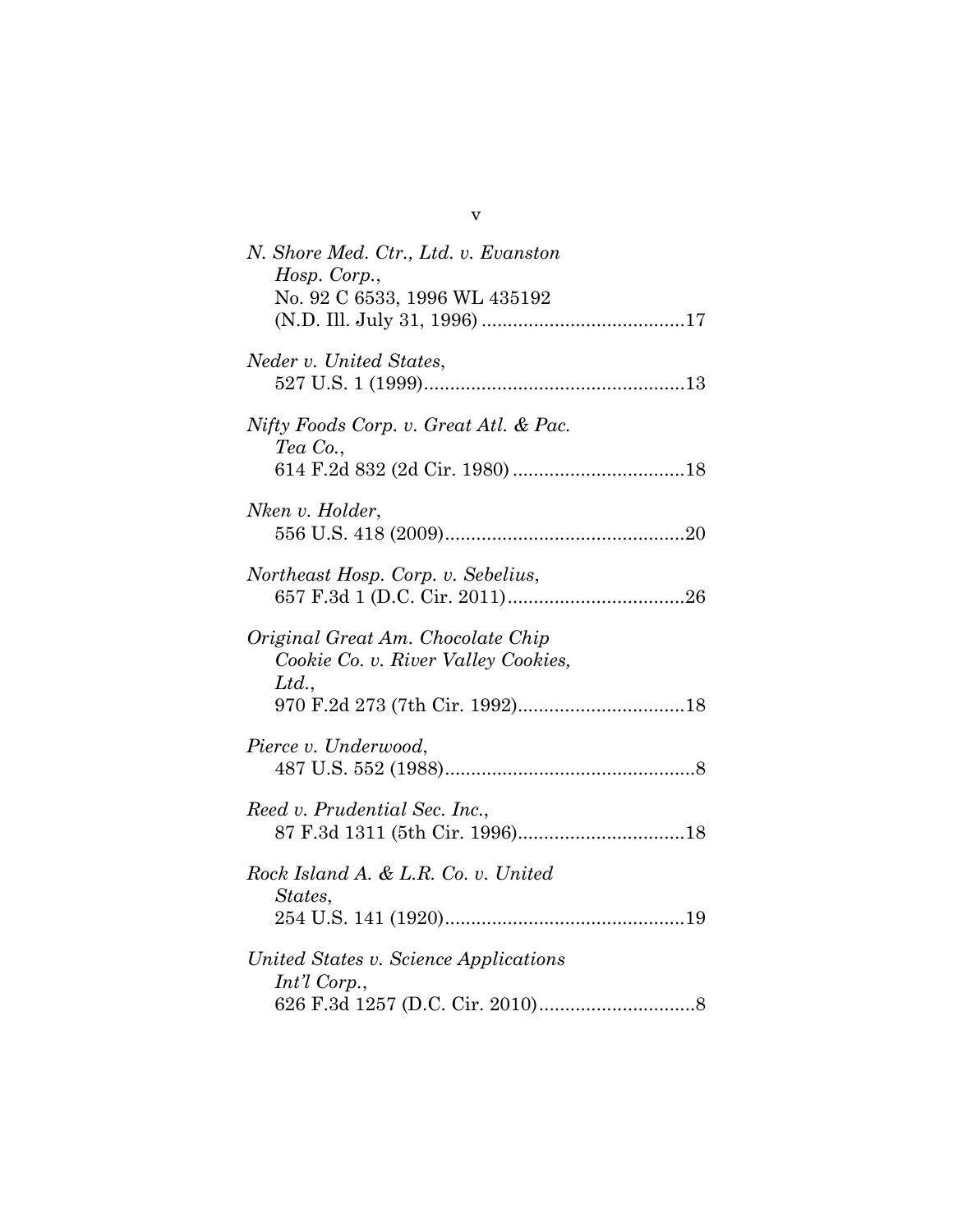| Shaw v. AAA Eng'g & Drafting, Inc.,                                                                               |
|-------------------------------------------------------------------------------------------------------------------|
| Sosa v. Alvarez-Machain,                                                                                          |
| Staub v. Proctor Hosp.,                                                                                           |
| Thulin v. Shopko Stores Operating Co.,<br>LCC<br>No. 10-CV-196-WMC, 2013 WL<br>5946503 (W.D. Wis. Nov. 5, 2013)15 |
| Thulin v. Shopko Stores Operating Co.,<br>LLC<br>771 F.3d 994 (7th Cir. 2014)15                                   |
| United States v. Blanchard,                                                                                       |
| United States v. Kurlemann,<br>736 F.3d 439 (6th Cir. 2013)13                                                     |
| United States v. Mackby,                                                                                          |
| United States v. Neifert-White Co.,                                                                               |
| United States v. Sanford-Brown, Ltd.,                                                                             |
| Skilling v. United States,                                                                                        |

vi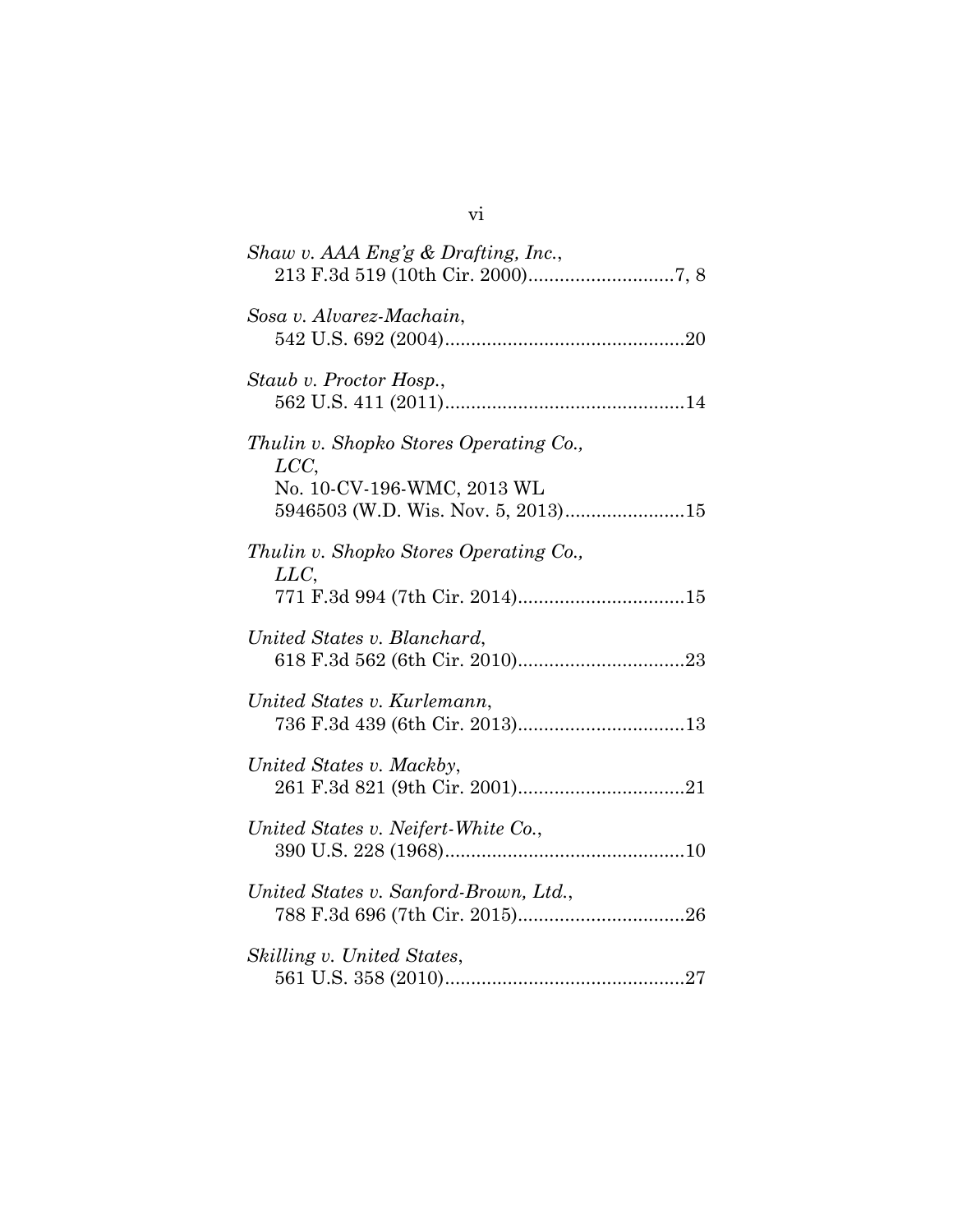| United States v. Thompson/Ctr. Arms<br>Co.,                                                          |
|------------------------------------------------------------------------------------------------------|
|                                                                                                      |
| United States v. Triple Canopy, Inc.,                                                                |
| U.S. ex rel. A+ Homecare, Inc. v.<br>Medshares Mgmt. Grp., Inc.,                                     |
| U.S. ex rel. Atkins v. McInteer,                                                                     |
| U.S. ex rel. Augustine v. Century Health<br>Servs., Inc.,                                            |
| U.S. ex rel. Berge v. Bd. of Trustees of<br>the Univ. of Alabama,<br>104 F.3d 1453 (4th Cir. 1997)15 |
| U.S. ex rel. Carter v. Halliburton Co.,<br>No. 1:08CV1162 (JCC), 2009 WL                             |
| U.S. ex rel. Conner v. Salina Reg'l<br>Health Ctr., Inc.,                                            |
| U.S. ex rel. Fallon v. Accudyne Corp.,                                                               |

# vii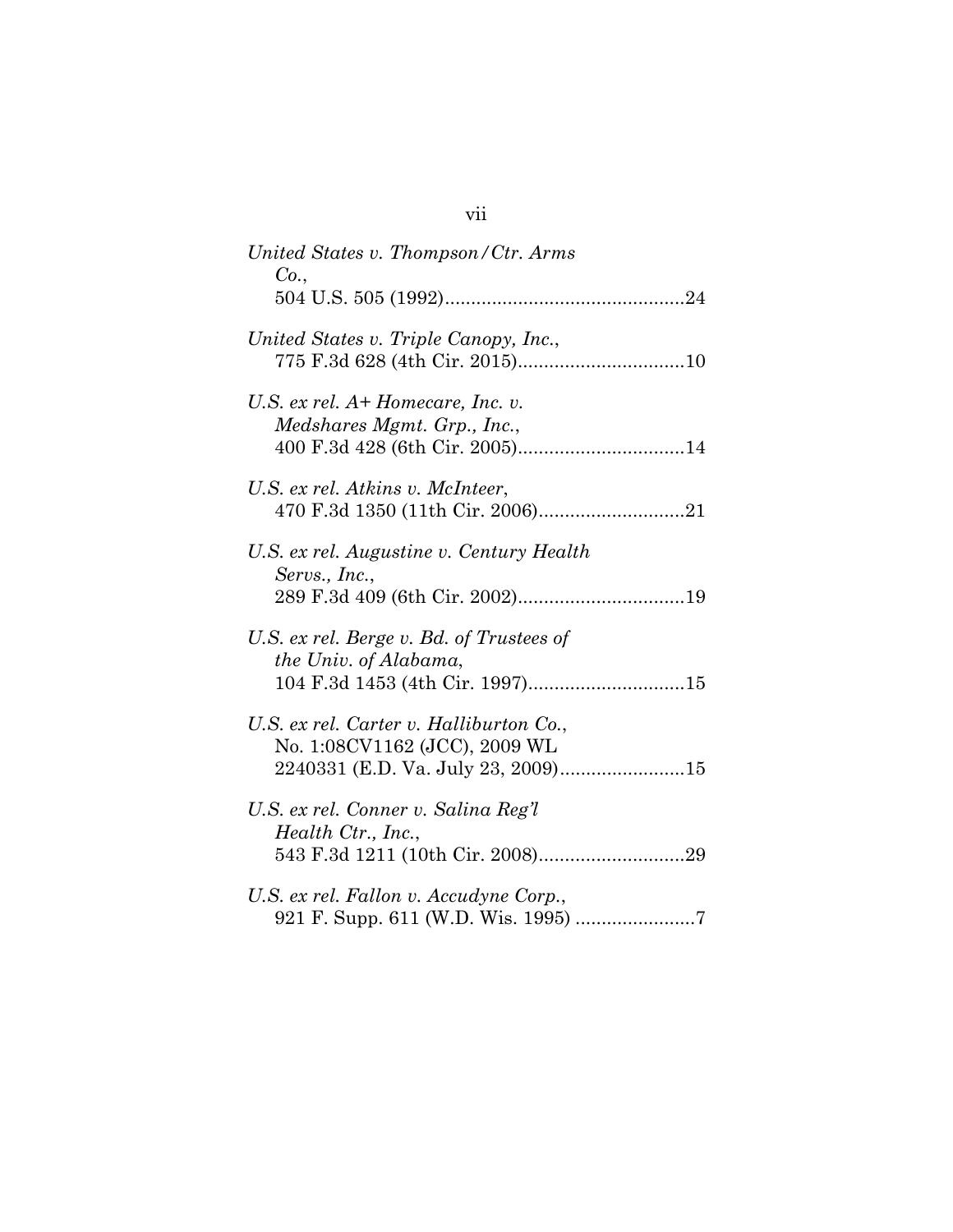| U.S. ex rel. Haight v. Catholic<br>Healthcare West,<br>No. CV-01-2253-PHX-FJM, 2007<br>WL 2330790 (D. Ariz. Aug. 14, 2007)15 |
|------------------------------------------------------------------------------------------------------------------------------|
| U.S. ex rel. Hutcheson v. Blackstone,                                                                                        |
| U.S. ex rel. Lamers v. City of Green Bay,<br>168 F.3d 1013 (7th Cir. 1999)12, 29                                             |
| U.S. ex rel. Milam v. Regents of Univ. of<br>Cal.,<br>912 F. Supp. 868 (D. Md. 1995)15, 20                                   |
| U.S. ex rel. Purcell v. MWI Corp.,                                                                                           |
| U.S. ex rel. Rostholder v. Omnicare,<br>Inc.,                                                                                |
| U.S. ex rel. Sikkenga v. Regence<br>Bluecross Blueshield,<br>472 F.3d 702 (10th Cir. 2006)2, 22, 23, 24                      |
| U.S. ex rel. Steury v. Cardinal Health,<br>Inc.,                                                                             |
| U.S. ex rel. Wilkins v. United Health<br>$Grp.$ , Inc.,                                                                      |

# viii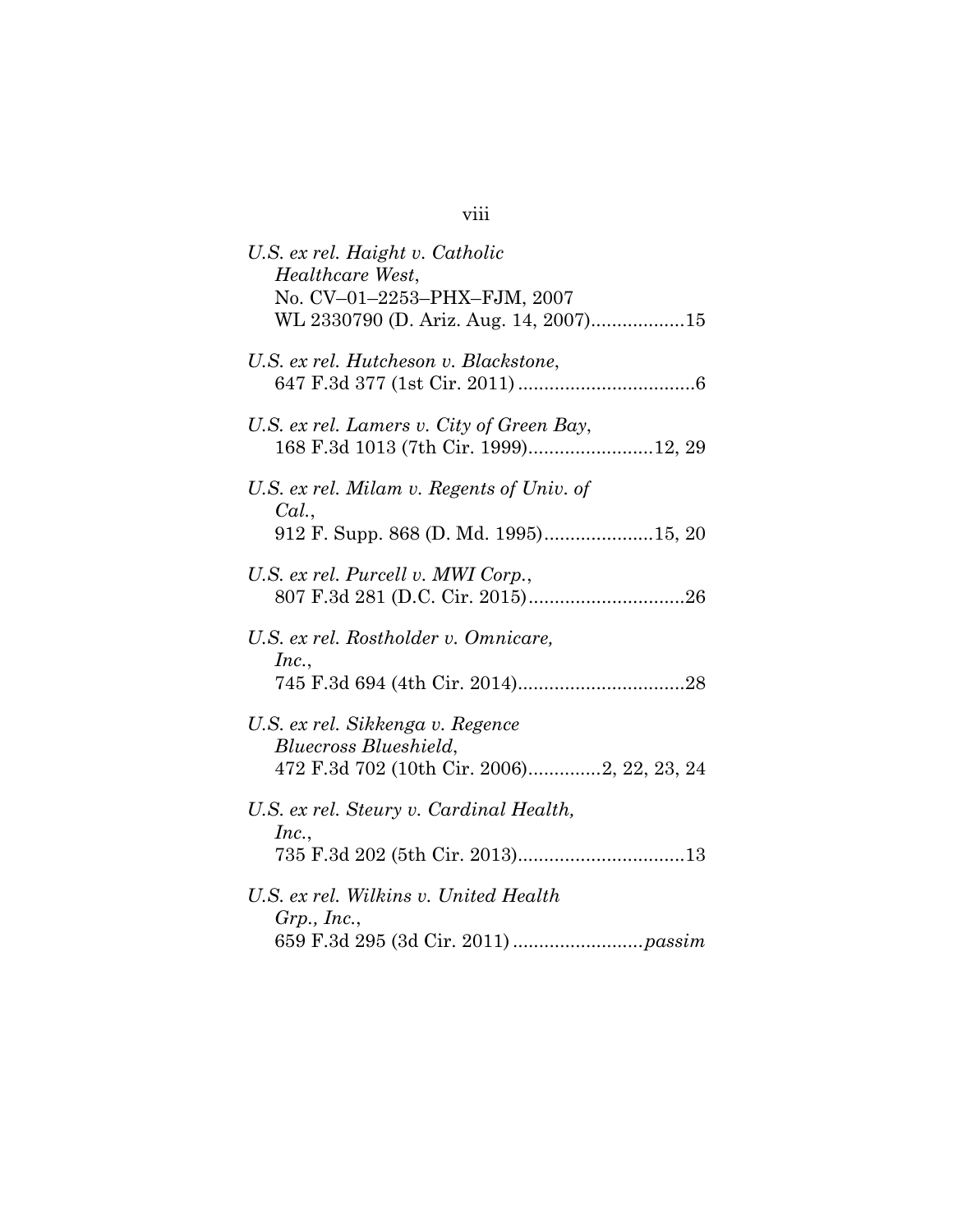| Vermont Agency of Natural Resources v. |  |
|----------------------------------------|--|
| U.S. ex rel. Stevens,                  |  |
|                                        |  |

## **Statutes**

 ${\rm i} {\bf x}$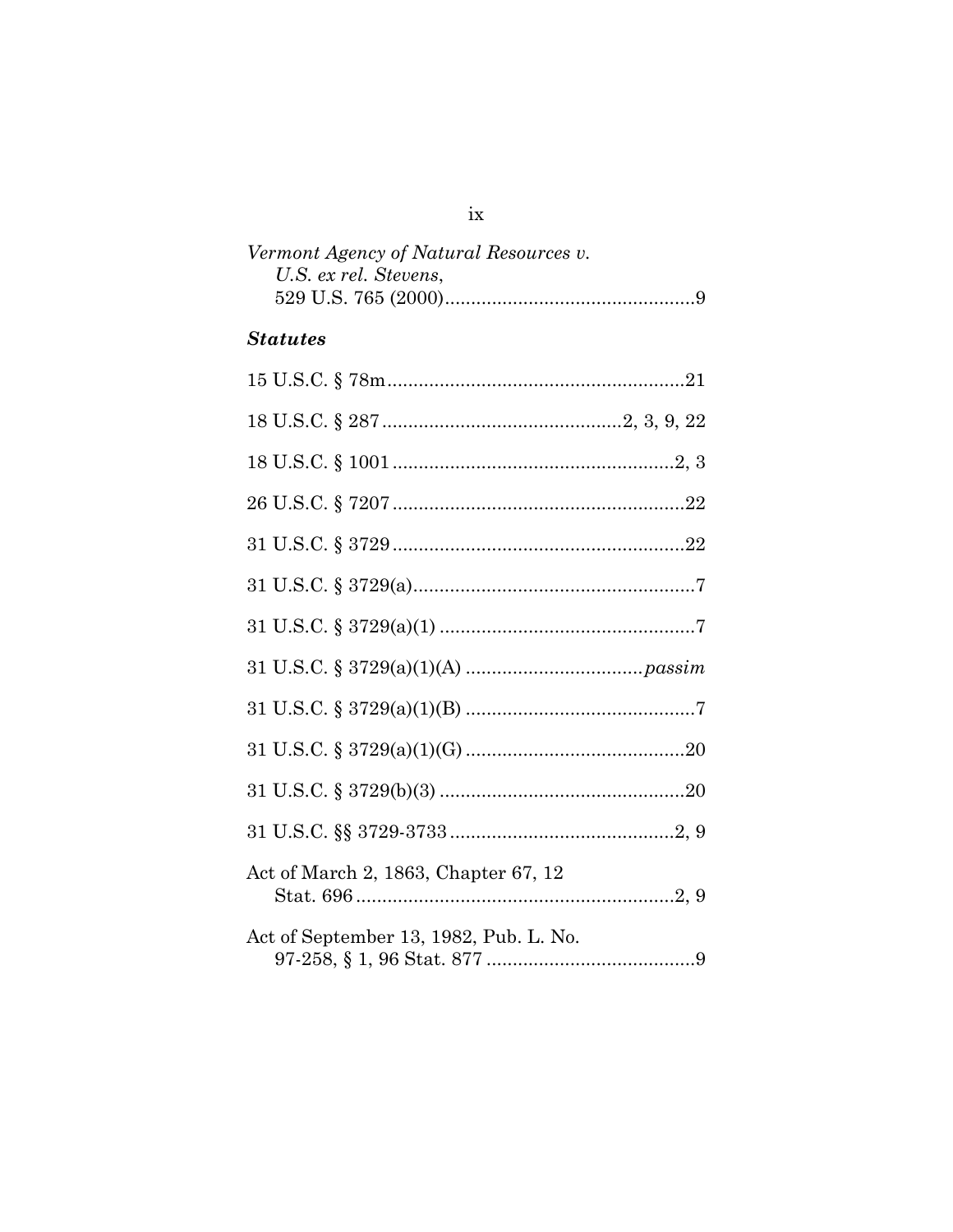| Dodd-Frank Wall Street Reform and<br>Consumer Protection Act, Pub. L.<br>No. 111-203, § 1079A, 124 Stat.                                    |
|---------------------------------------------------------------------------------------------------------------------------------------------|
| False Claims Amendments Act of 1986,                                                                                                        |
| Fraud Enforcement and Recovery Act of<br>2009, Pub. L. No. 111-21, § $4(a)(1)$ ,<br>123 Stat. 1617, codified at 31 U.S.C.                   |
| Patient Protection and Affordable Care<br>Act, Pub. L. No. 111-148, § 10104,<br>124 Stat. 119, <i>codified at 42 U.S.C.</i>                 |
| Regulations                                                                                                                                 |
|                                                                                                                                             |
| <b>Other Authorities</b>                                                                                                                    |
| 1 John T. Boese, Civil False Claims and                                                                                                     |
| H.R. Rep. No. 97-651 (1982), reprinted                                                                                                      |
| Michael D. Cicchini, Broken<br>Government Promises: A Contract-<br><b>Based Approach to Enforcing Plea</b><br>Bargains, 38 N.M. L. Rev. 159 |

(2008) .................................................................... 17

x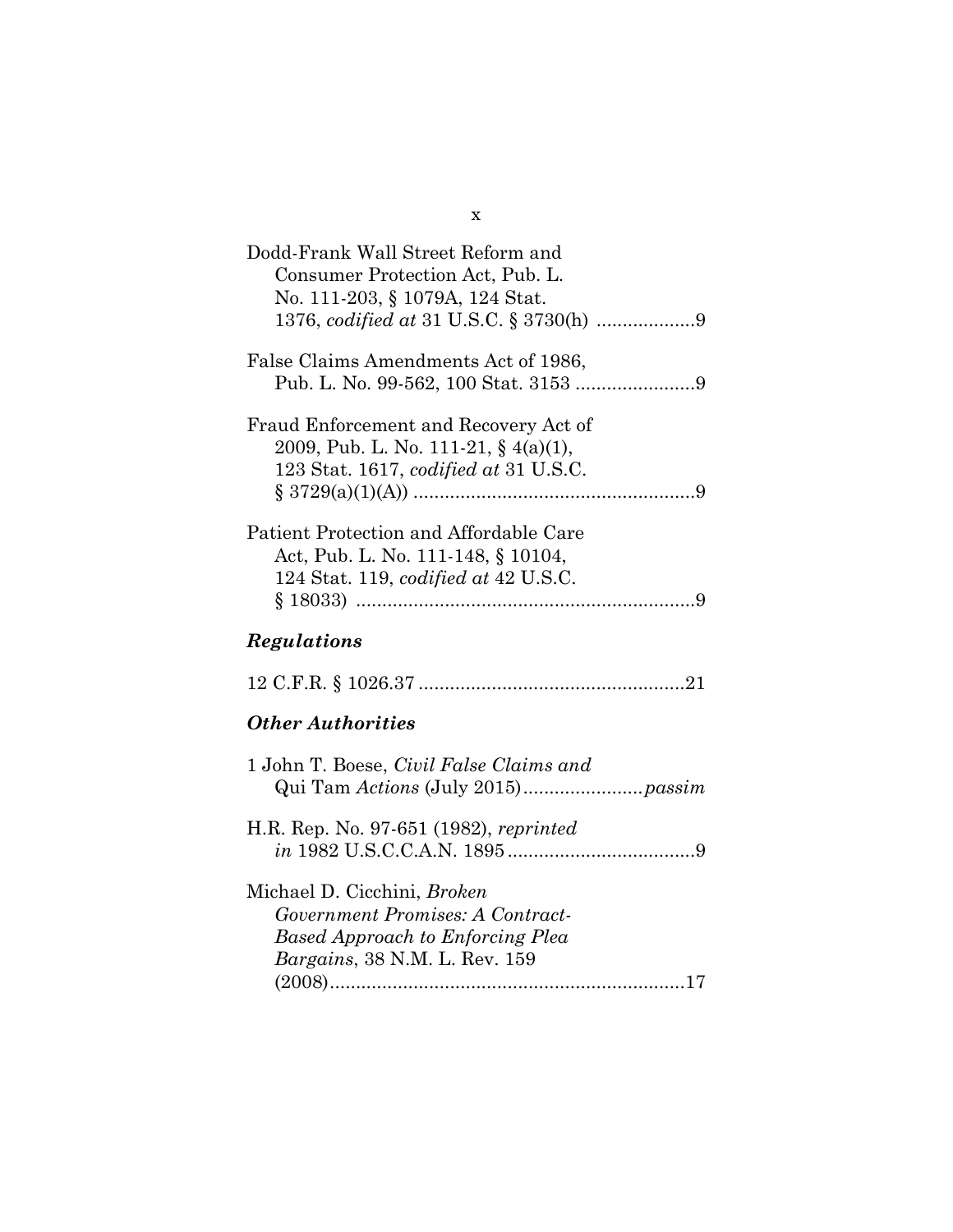| Restatement (Second) of Torts § 551    |  |
|----------------------------------------|--|
| Restatement (Second) of Torts          |  |
| S.Rep. No. 99-345 (1986), reprinted in |  |

## xi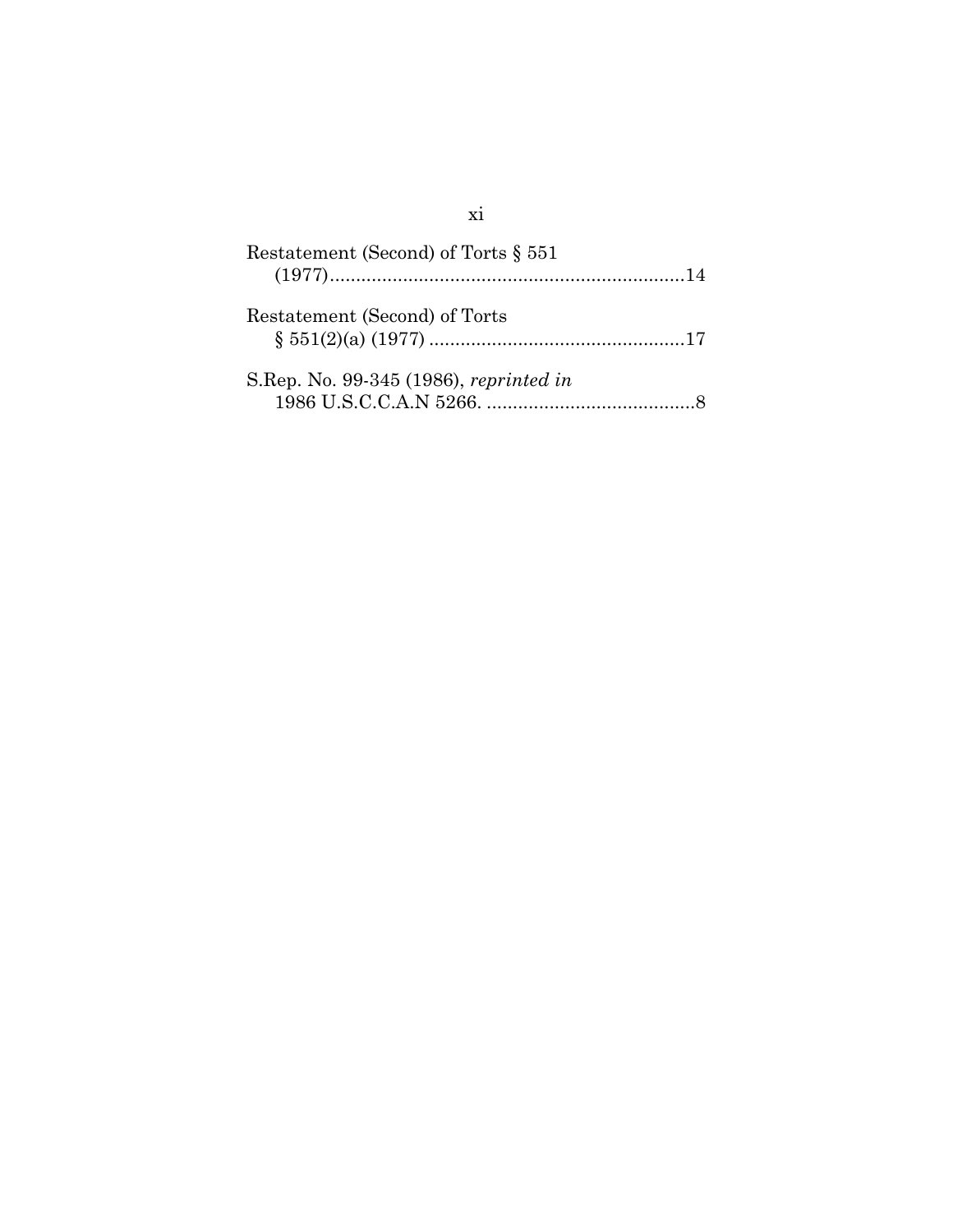#### **INTEREST OF** *AMICUS CURIAE*

The National Association of Criminal Defense Lawyers ("NACDL") respectfully submits this brief as *amicus curiae* in support of the petitioner in *Universal Health Services, Inc. v. United States and Massachusetts, ex rel. Julio Escobar and Carmen Correa*, on writ of certiorari.<sup>1</sup>

NACDL is a nonprofit voluntary professional bar association working on behalf of criminal defense attorneys to promote justice and due process for those accused of crime or misconduct. NACDL was founded in 1958. It has approximately 9,200 direct members in 28 countries, and its 90 affiliated state, provincial, and local organizations consist of up to 40,000 attorneys, including private criminal defense lawyers, public defenders, military defense counsel, law professors, and judges. NACDL files numerous *amicus* briefs each year in this Court, the federal courts of appeals, and state high courts. NACDL's mission is to provide *amicus* assistance in cases that present issues of broad importance to criminal and civil defendants, as well as the justice system as a whole.

 $\overline{a}$ 

<sup>&</sup>lt;sup>1</sup> No party or counsel for a party authored any part of this brief, and no person or entity other than *amicus*, its members, or its counsel made a monetary contribution intended to fund the preparation or submission of the brief. Pursuant to Supreme Court Rule 37.2(a), counsel for *amicus* notified counsel of record for all parties of its intent to file this brief, and all parties have consented to the filing of this brief.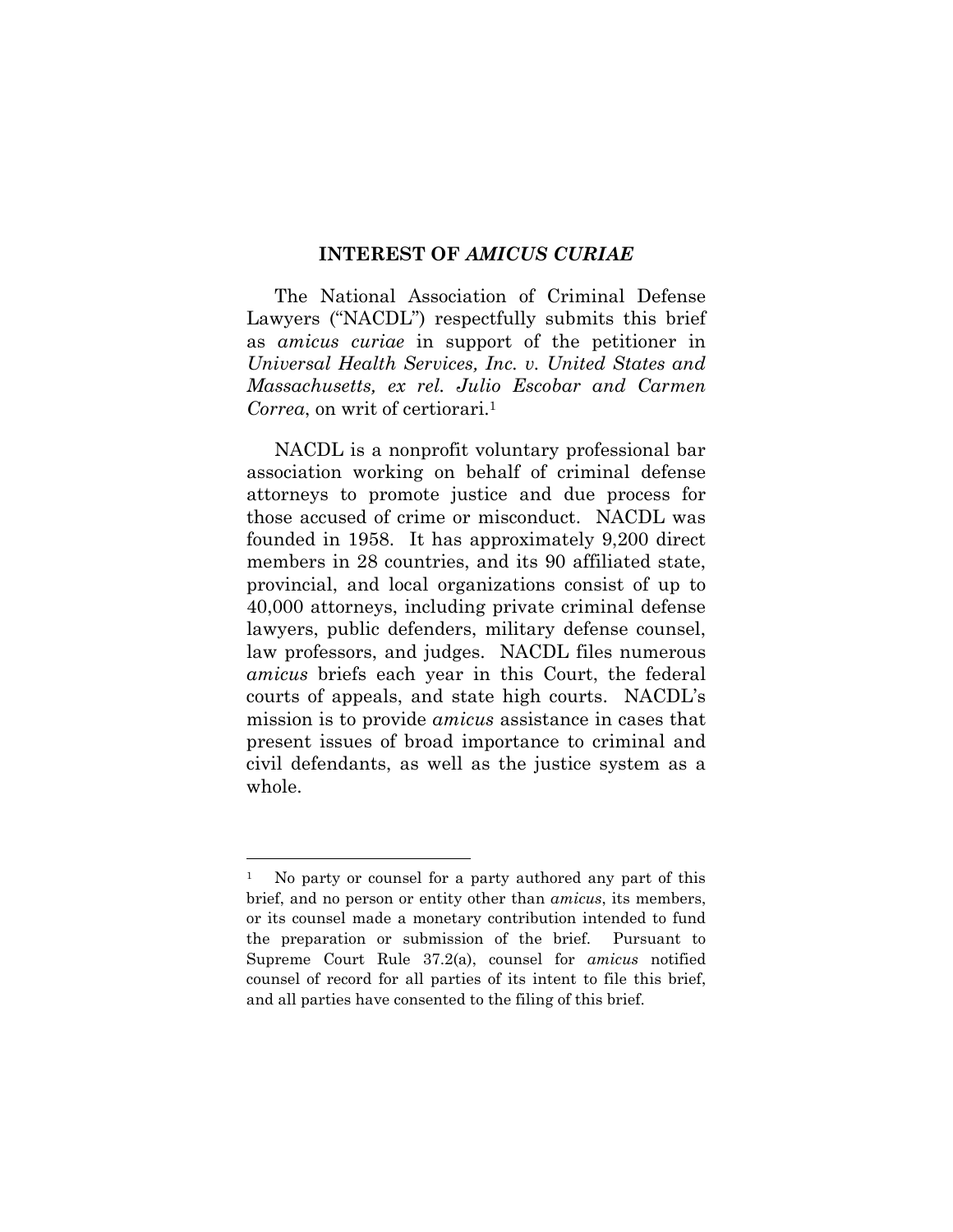Of particular relevance here, NACDL's members frequently defend individuals and companies against claims and charges under the federal civil False Claims Act, 31 U.S.C. §§ 3729-3733 ("FCA"), the federal criminal False Claims Act, 18 U.S.C. § 287 (prohibiting making of "false, fictitious, or fraudulent" claims on the government), and other federal criminal statutes that prohibit false or fraudulent statements and conduct, *see, e.g.,* 18 U.S.C. § 1001 (prohibiting making of "false, fictitious, or fraudulent" statements or representations to the government). The criminal FCA provision imposes a higher standard of proof than the civil FCA and is not directly implicated here, but the criminal FCA provision and related federal criminal statutes contain the same "false or fraudulent" statutory terms that are stage center in the questions before the Court.

Indeed, "the criminal and civil false claims laws were originally a single statute with one standard of liability" for those who made "false, fictitious, or fraudulent" claims on the government. 1 John T. Boese, *Civil False Claims and* Qui Tam *Actions* § 2.05[B] (July 2015) (citing Act of March 2, 1863, ch. 67, 12 Stat. 696, 696-698); *see also U.S. ex rel. Sikkenga v. Regence Bluecross Blueshield*, 472 F.3d 702, 733-34 (10th Cir. 2006) (Hartz, J., concurring) (detailing the close historical connection between the civil and criminal false claims statutes). Thus, how the Court interprets "false" and "fraudulent" under the civil FCA provision conceivably will influence how courts construe those terms under the criminal FCA provision and related statutes. *See* 1 Boese, *supra*, § 2.03 ("In defining [false or fraudulent],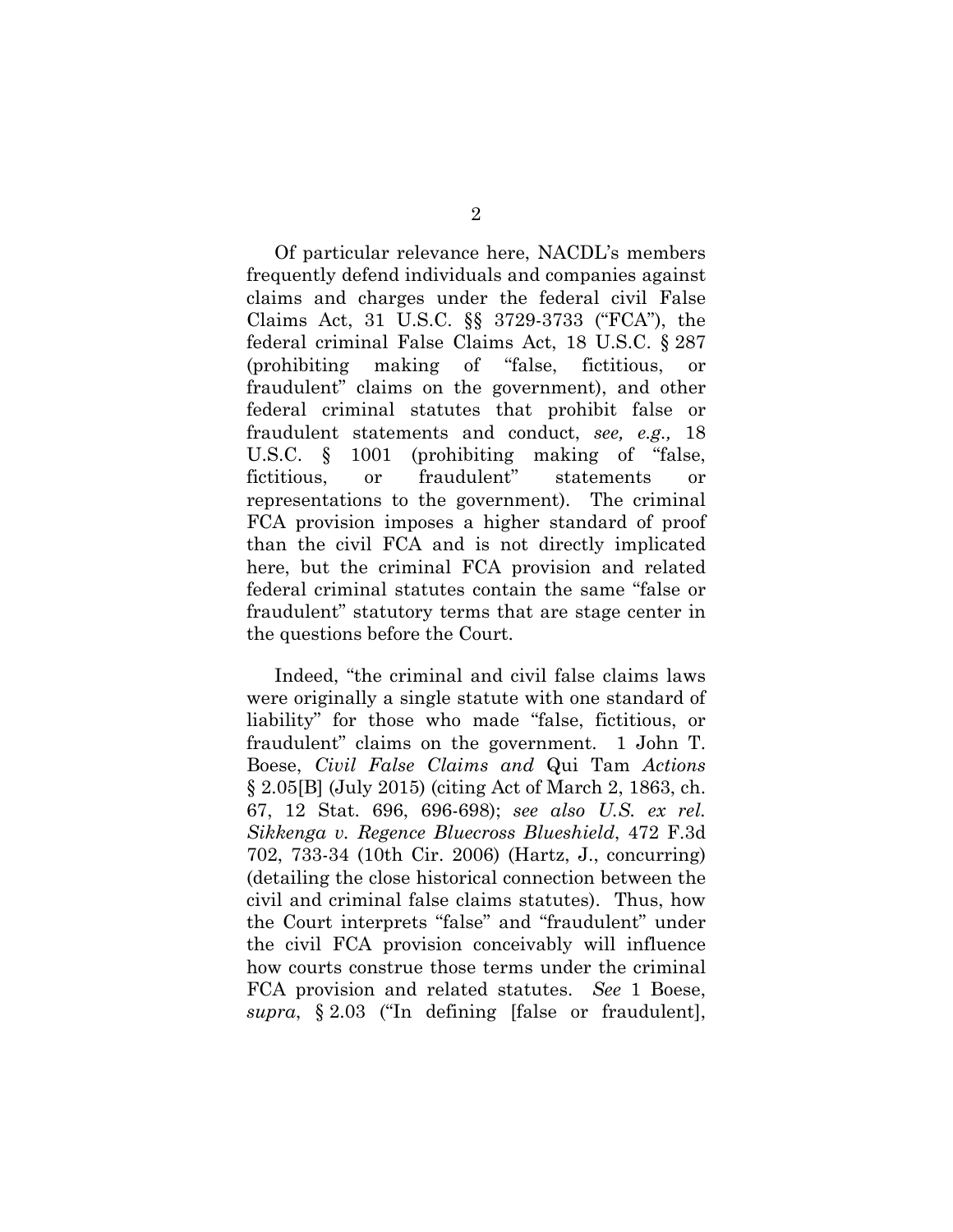courts will be guided by the interpretation and construction of the terms in other statutes—most notably in criminal cases brought under 18 U.S.C. §§ 287 and 1001"). And, just as conceivably, a court could embrace the rationale that a "false or fraudulent" claim that can support civil liability under the civil FCA likewise could be deemed to support criminal liability under the comparable criminal provision.

More broadly, whether and to what extent one who contracts with the government, or participates in a government program such as Medicare, must disclose purported noncompliance with contractual, regulatory, or statutory obligations on pain of FCA penalties—an issue that is central to the Court's resolution of this case—implicates important and fundamental questions of fairness and due process. Most simply put, this Court's ruling will guide the conduct of those who must navigate civil or criminal exposure under the FCA. NACDL has a keen interest in ensuring that its members' clients can predict with some certainty when the FCA's draconian penalties might apply and conform their conduct accordingly.

### **SUMMARY OF ARGUMENT**

The first question presented here is whether the so-called "implied certification" theory—which imposes liability for fraud under the FCA based on words neither written nor uttered by the target defendant—is valid under § 3729(a)(1)(A) of the FCA. *See* Pet. Br. at 28-41.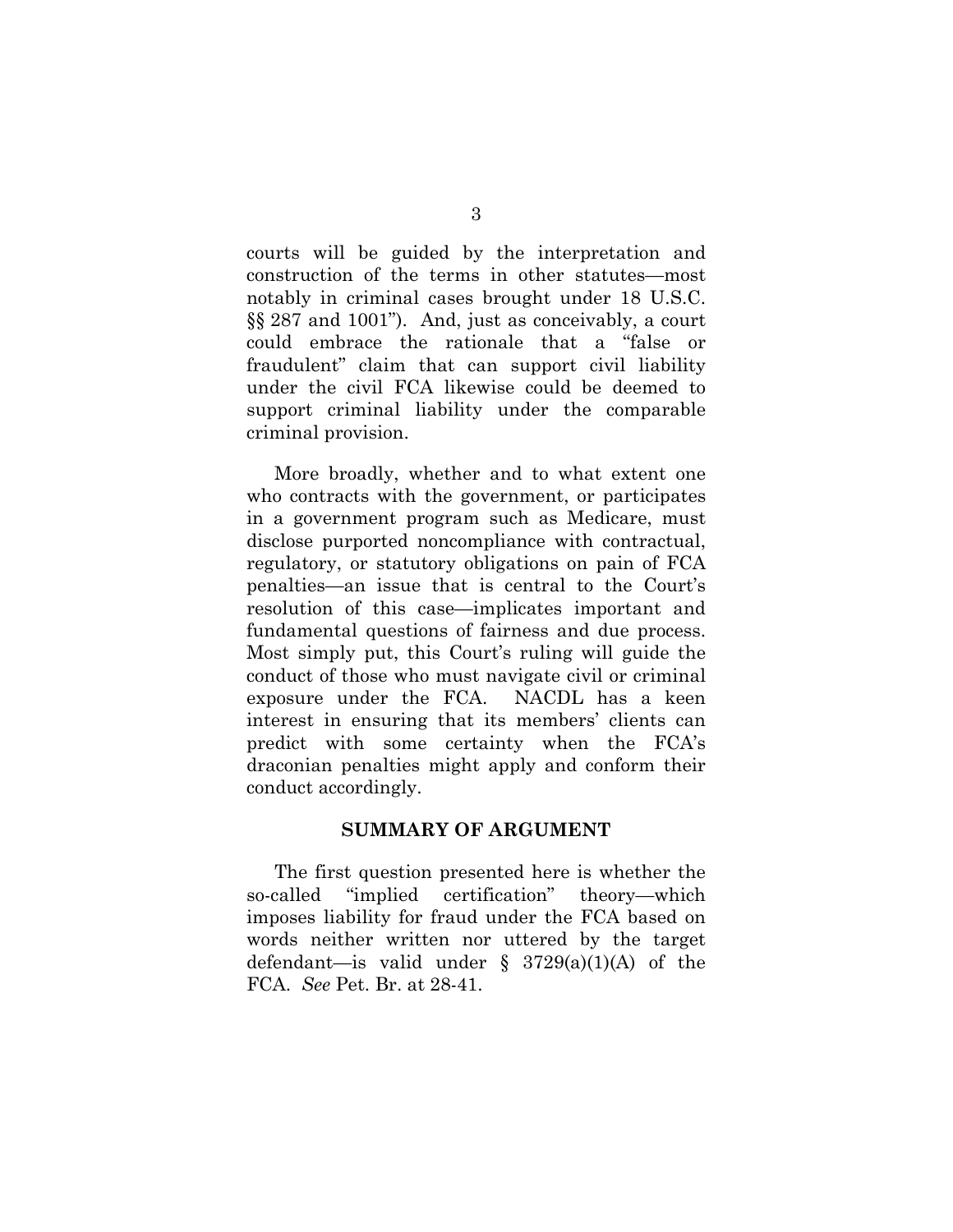Many lower courts have adopted the theory and imposed the FCA's punitive remedies on government contractors and program participants for their failure to disclose contractual, regulatory, and statutory violations of every conceivable sort. But in taking this step, these courts largely have failed to anchor the theory in the FCA's text, and their use of legislative history is flawed and acontextual. The difficulty in finding a basis for the theory in the text of the FCA is, in fact, a product of the "implied certification" label itself—statutory violations, where penal consequences are concerned, cannot be "implied."

Indeed, the "implied certification" theory, as it has been developed in the lower courts, finds no home in the FCA's text, purpose, or legislative history. Rather, a faithful interpretive analysis reveals that the statute's proscription of "false or fraudulent" claims applies to undisclosed violations of contractual, regulatory, or statutory obligations only where there is an independent legal duty to disclose those violations to the government as an express precondition to payment. That construction comports with the settled meaning of "false," as well as the established common-law understanding of "fraudulent."

With respect to the existence of any broader disclosure mandate, no such duty can be found in the FCA itself or the nature of the relationship that contractors or government program participants have with the government. Fundamental due process principles of fairness and notice also confirm this narrower reading of the FCA. Those principles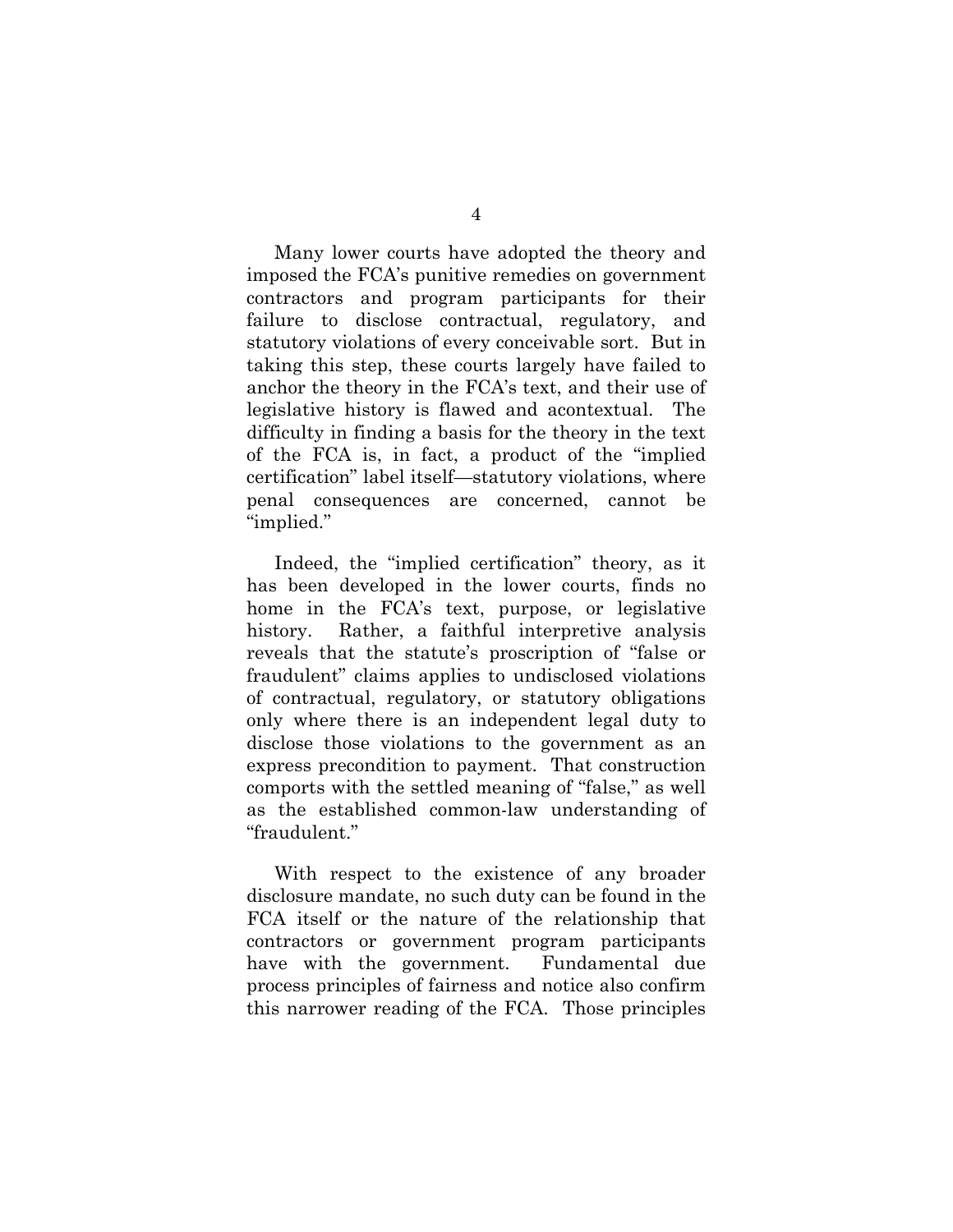require that the scope of any such duty must be clearly ascertainable *ex ante* by contractors or program participants. And such clarity can only exist where a contract, regulation, or statute expressly provides that compliance with underlying legal obligations is a precondition to payment from the government. Only in those limited circumstances can the FCA's civil or criminal penalties lawfully be imposed—if imposed at all—for undisclosed noncompliance.

#### **ARGUMENT**

**I. Courts Applying The "Implied Certification" Theory To Impose Liability Under The FCA Erroneously Construe The Statute's Text, Purpose, And Legislative History.** 

As petitioner's brief explains, what lower courts euphemistically have called the "implied certification" theory under the FCA is a construct of "legal falsity"—that is, it provides for FCA liability where one "certifies" to the government, falsely or fraudulently, its compliance with a legal requirement in a contract, regulation, or statute. *Mikes v. Straus*, 274 F.3d 687, 697 (2d Cir. 2001); *see also* 1 Boese, *supra*, § 2.03[G]. As these decisions portray it, the "implied" form of the theory is distinct from the "express" form, which applies where a contractor expressly represents to the government that it is in compliance with law.

An "implied" certification, however, involves no explicit representation to the government at all—it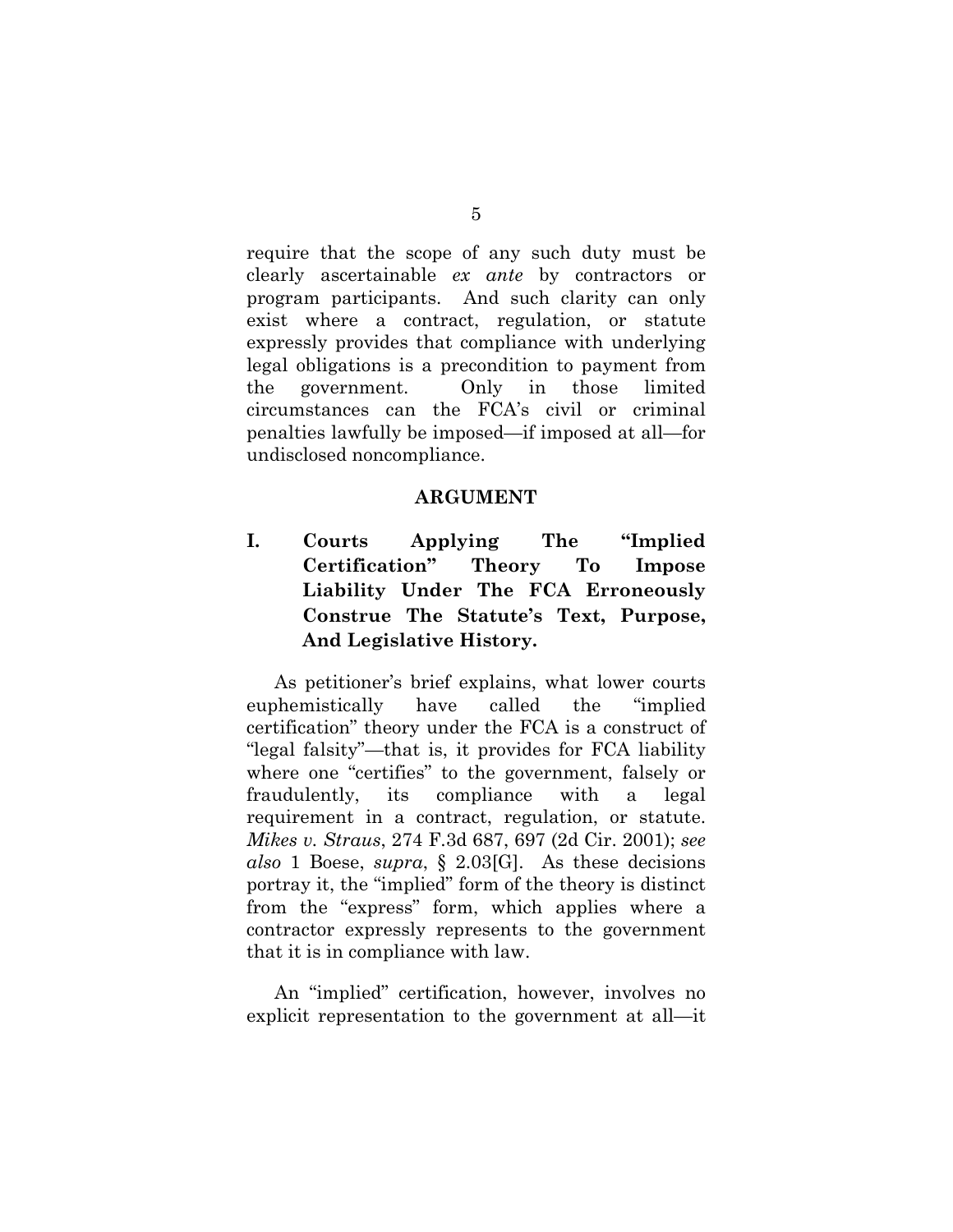is, instead, deemed to be an unspoken representation that courts divine from the express communication itself, despite the communication's silence with respect to compliance. Given its amorphous foundation, it is hardly surprising that "implied certification" has become one of the most frequently invoked FCA liability theories.

In the more than two decades since the theory first was adopted in an FCA case,2 however, there is no precedent providing a sound textual or legal basis for the implied certification construct—and very few decisions lay out any foundation for the theory at all. In fact, the lower courts' "implied certification" jurisprudence routinely assumes the validity of the theory or ignores the question of validity altogether. *See, e.g., Chesbrough v. VPA, P.C.*, 655 F.3d 461, 467-68 (6th Cir. 2011); *U.S. ex rel. Hutcheson v. Blackstone*, 647 F.3d 377, 386-88 (1st Cir. 2011). Given the high stakes and extraordinary penalties invoked under the FCA, this is a deeply troubling reality. And it underscores the legitimacy of the question this Court has accepted for review here—

 $\overline{a}$ 

<sup>2</sup> Most courts and commentators trace the "implied certification" theory to the Court of Federal Claims' decision in *Ab-Tech-Constr., Inc. v. United States*, 31 Fed. Cl. 429, 434 (1994) (holding that the failure to disclose "information critical to the [government's] decision to pay … is the essence of a false claim"). *See, e.g.*, *U.S. ex rel. Wilkins v. United Health Grp., Inc.*, 659 F.3d 295, 305 (3d Cir. 2011) ("The United States Court of Federal Claims seems to have been the first court to recognize that there can be implied false certification liability under the FCA.").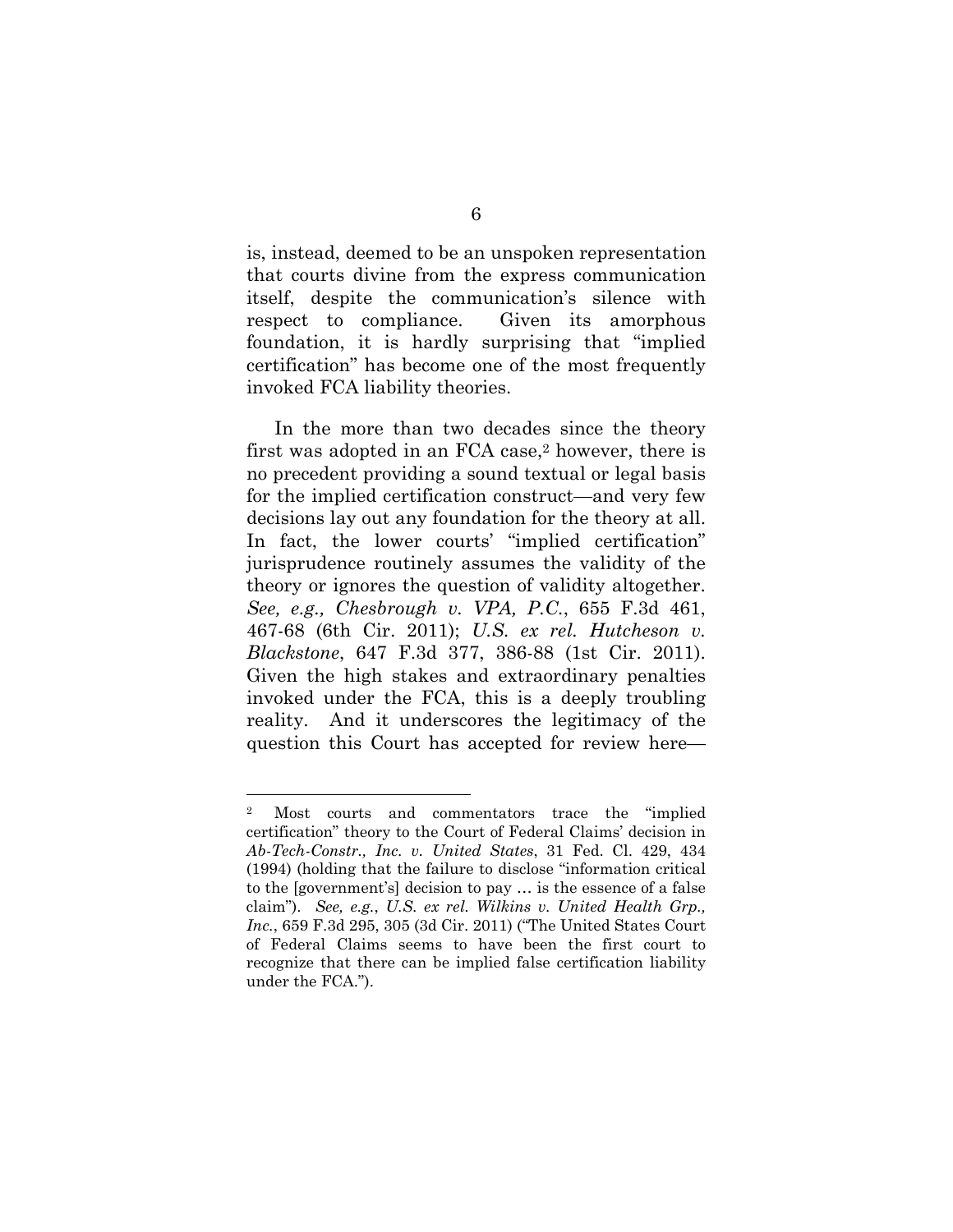whether the "implied certification" theory is even valid in the first instance.

Some courts that have adopted the "implied certification" theory have concluded that "the language and structure of the FCA itself supports the conclusion that … a false implied certification may constitute a 'false or fraudulent claim.'" *Shaw v. AAA Eng'g & Drafting, Inc.*, 213 F.3d 519, 531 (10th Cir. 2000); *see also U.S. ex rel. Wilkins v. United Health Grp., Inc.*, 659 F.3d 295, 306-07 (3d Cir. 2011); *U.S. ex rel. Fallon v. Accudyne Corp.*, 921 F. Supp. 611, 627 (W.D. Wis. 1995). In *Shaw*, for example, the Tenth Circuit reached this conclusion based on one textual difference between  $§ 3729(a)(1)(A)$  (formerly  $(a)(1))$ —which applies to "claims"—and  $\S 3729(a)(1)(B)$  (formerly  $(a)(2)$ ) which applies to "statements and records." 213 F.3d at 531-32. This distinction, coupled with the Tenth Circuit's apparent (but unexplained) view that a "statement or record" extends only to an "affirmative or express false statement," led the court to rule that "liability under § 3729(a)(1) [for a "false or fraudulent *claim*" therefore] may arise even absent an affirmative or express false statement by the government contractor." *Id.*

But the Tenth Circuit's analysis does not withstand scrutiny. The difference between "claims" and "statements or records" is inconsequential for purposes of determining whether the FCA permits "implied certification" liability. Under § 3729(a), "claims," "statements," and "records" each must be "false or fraudulent" to be actionable. And it is the meaning of the terms "false or fraudulent"—not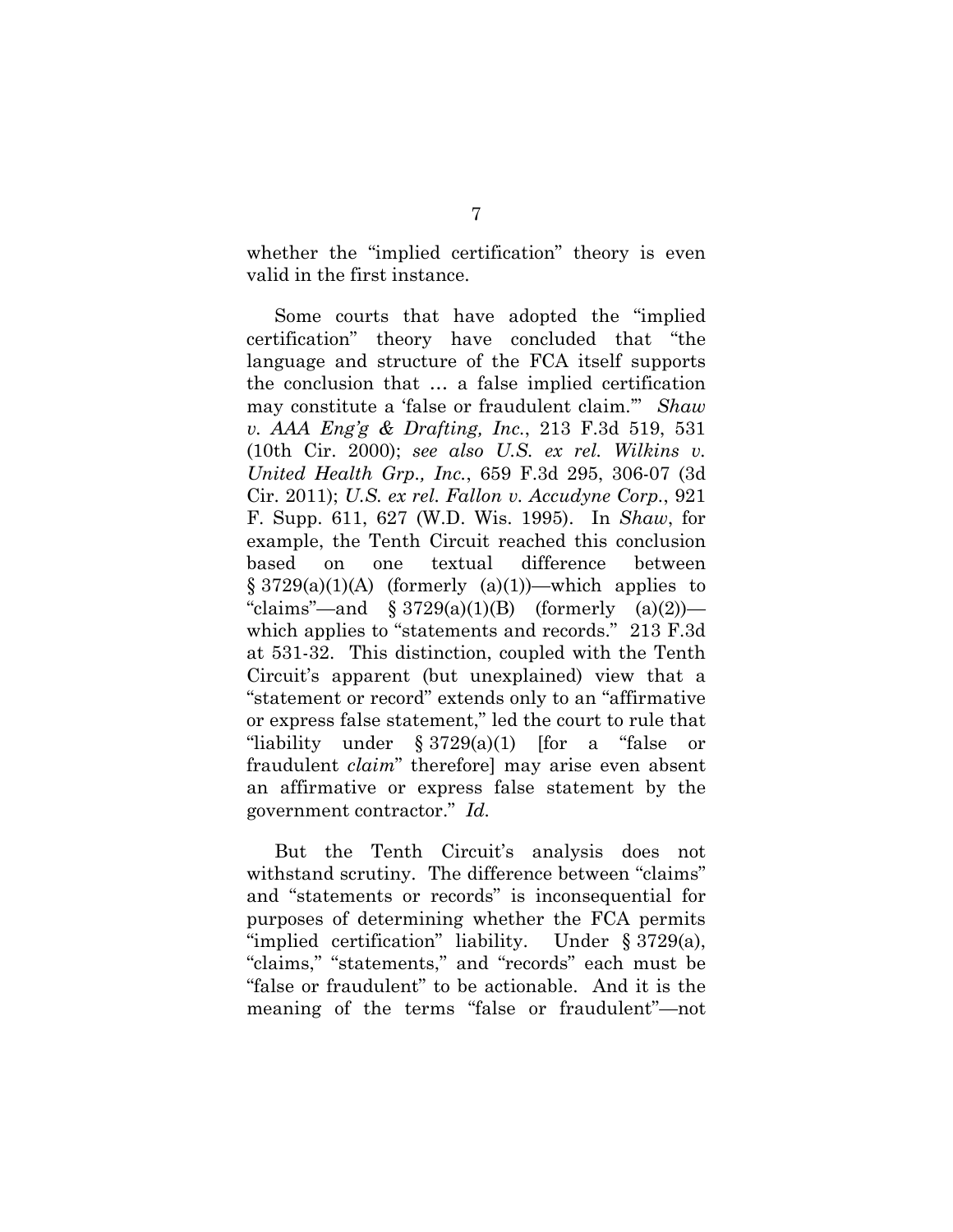"claim," "statement," or "record"—that is determinative of the "implied certification" theory's validity.

Still other circuits have concluded that the "implied certification" theory follows from the legislative history of Congress's 1986 amendments to the FCA. *See, e.g.*, *Wilkins*, 659 F.3d at 306-07; *United States v. Science Applications Int'l Corp.*, 626 F.3d 1257, 1269 (D.C. Cir. 2010); *Shaw*, 213 F.3d at 531. These courts point specifically to the Senate Judiciary Committee's observation, in connection with the 1986 amendments, that a false claim under the FCA "may take many forms, the most common being a claim for goods or services not provided, *or provided in violation of contract terms, specification, statute, or regulation*." S.Rep. No. 99-345 at 9 (1986), *reprinted in* 1986 U.S.C.C.A.N. 5266, 5274 (emphasis added).

Yet, this reasoning is flawed as well. It improperly overlooks the fact that the FCA language that Congress actually enacted in 1986 did not change the key terms—"false or fraudulent"—that are at issue here, or have any bearing on the proper construction of those terms, which had been part of the statute since it was enacted in 1863. *See Bruesewitz v. Wyeth LLC*, 562 U.S. 223, 242 (2011) (noting that "[p]ost-enactment legislative history (a contradiction in terms) is not a legitimate tool of statutory interpretation") (citing *Jones v. United States,* 526 U.S. 227, 238 (1999)); *Pierce v. Underwood*, 487 U.S. 552, 566-67 (1988) (declining to consider a House Committee Report from 1985 that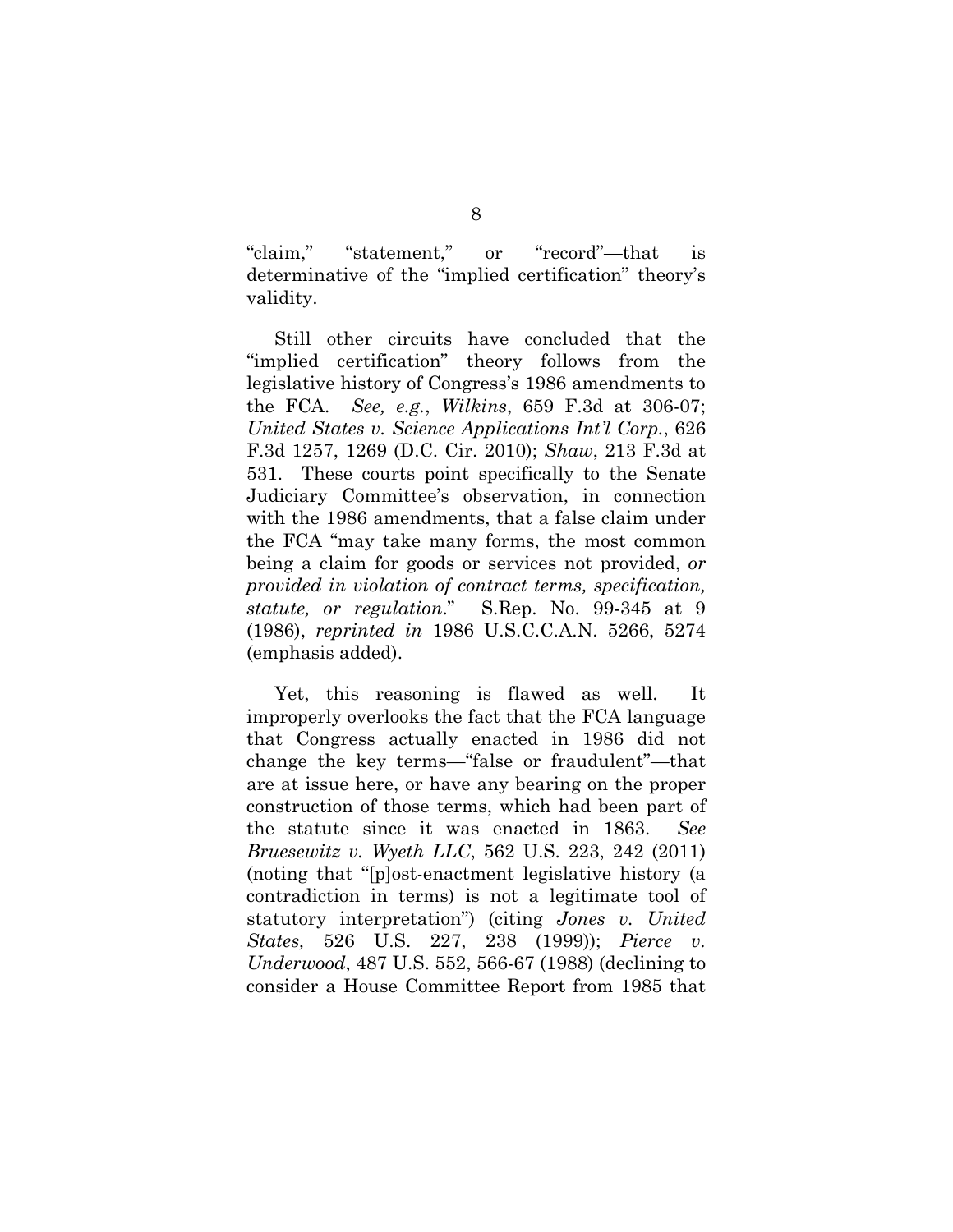discussed the meaning of language enacted in 1980 but proposed no amendment to that language).

Indeed, just as this Court, in *Vermont Agency of Natural Resources v. U.S. ex rel. Stevens*, 529 U.S. 765 (2000), rejected reliance on the 1986 Senate Committee Report in construing the FCA term "person"—which had existed intact since Congress first passed the FCA in 1863—there is no reason or basis to rely on that same Report in construing "false or fraudulent"—which likewise has remained substantively unchanged in the FCA since its 1863 enactment.3 *See Stevens*, 529 U.S. at 783 n.12 (criticizing dissent's reliance on "Committee's (erroneous) understanding of the meaning of the statutory term ["person"] enacted some 123 years earlier"); *Cook County v. U.S. ex rel. Chandler*, 538 U.S. 119, 132-33 (2003) (refusing to infer that the

 $\overline{a}$ 

<sup>3</sup> As originally enacted, the FCA prohibited "false, fictitious, or fraudulent" claims. *See* Act of March 2, 1863, ch. 67, § 1, 12 Stat. 696. In 1982, Congress eliminated the term "fictitious," *see* Act of September 13, 1982, Pub. L. No. 97-258, 96 Stat. 877, 978, but only to "eliminate unnecessary words[,]" H.R. Rep. No. 97-651, at 143 (1982), *reprinted in* 1982 U.S.C.C.A.N. 1895, 2037. And in its 1986, 2009, and two 2010 amendments to the FCA, Congress did nothing to alter or change "false or fraudulent." *See* False Claims Amendments Act of 1986, Pub. L. No. 99-562, §§ 2-7, 100 Stat. 3153, 3153-3169, *codified at* 31 U.S.C. §§ 3729-3733 & 18 U.S.C. § 287; Fraud Enforcement and Recovery Act of 2009, Pub. L. No. 111-21, § 4(a)(1), 123 Stat. 1617, 1621, *codified at* 31 U.S.C. § 3729(a)(1)(A); Patient Protection and Affordable Care Act, Pub. L. No. 111-148, § 10104, 124 Stat. 119, 902, *codified at* 42 U.S.C. § 18033; Dodd-Frank Wall Street Reform and Consumer Protection Act, Pub. L. No. 111-203, § 1079A, 124 Stat. 1376, 2079, *codified at* 31 U.S.C. § 3730(h).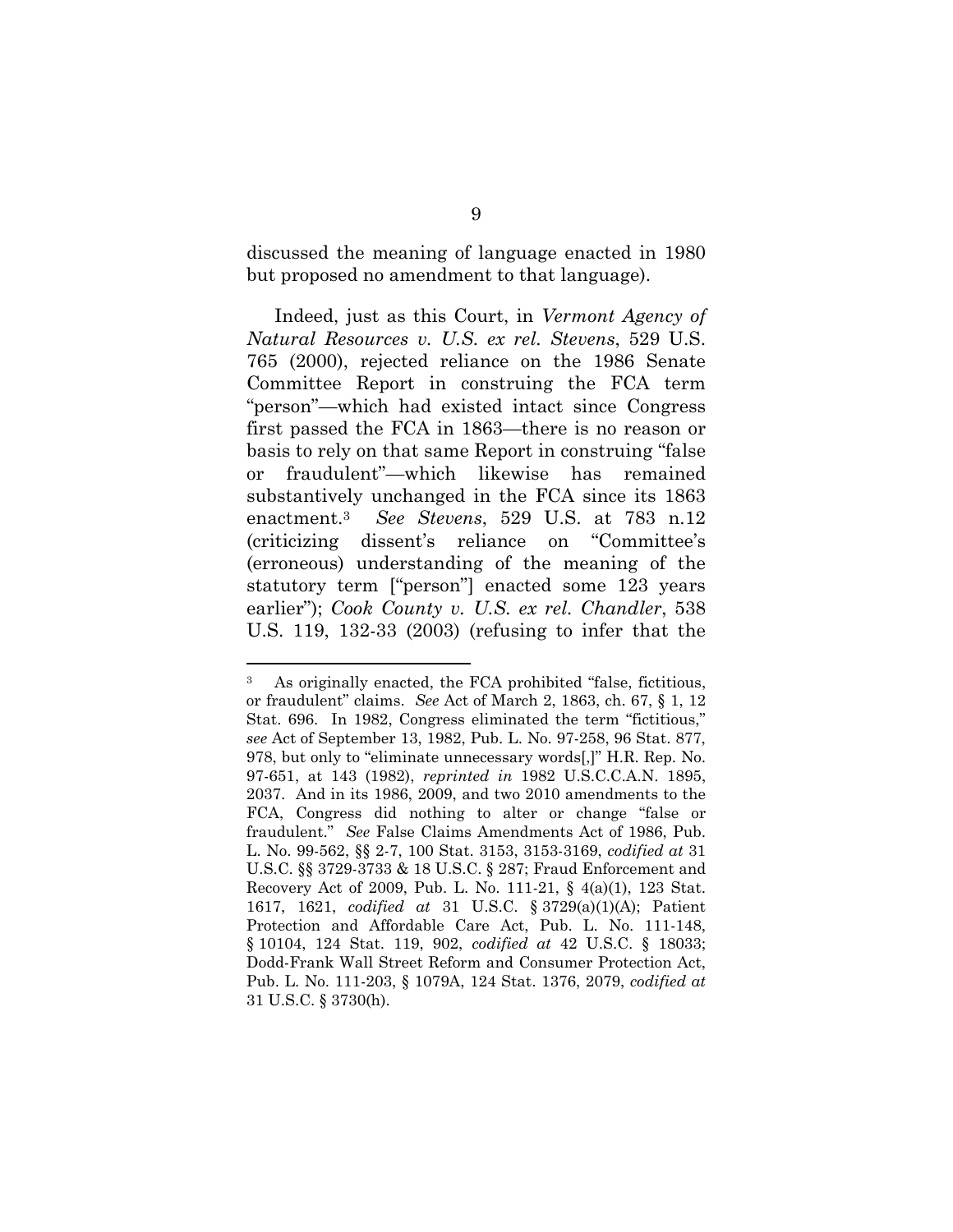1986 amendments to the FCA silently redefined an unchanged statutory term). And, in any case, nothing in the Report's general observation regarding FCA liability for providing goods in violation of a contract, regulation, or statute necessitates creation of the "*implied* certification" theory.

Beyond that, numerous other courts have elected to elevate broad judicial statements of the FCA's purpose into a basis for the "implied certification" theory. *See, e.g., United States v. Triple Canopy, Inc.*, 775 F.3d 628, 634, 636, 638 (4th Cir. 2015); *Wilkins*, 659 F.3d at 306; *Mikes*, 274 F.3d at 697; *Ab-Tech Constr., Inc. v. United States*, 31 Fed. Cl. 429, 433 (1994). These courts have relied on the statement in *United States v. Neifert-White Co.* that the FCA "extends 'to all fraudulent attempts to cause the Government to pay out sums of money.'" 390 U.S. 228, 233 (1968).

But flaws persist here, too. This broad statement of purpose, however, should not and cannot be read to support FCA liability that is not tethered to the statute's text. The Court's statement in *Neifert-White* simply emphasizes that all "false or fraudulent" claims are covered by the statute; not that *non-*"false or fraudulent" claims support FCA liability. And, as this Court just recently reinforced, broad statements of a statute's purpose cannot be leveraged by courts to change the language Congress enacted. *See Montanile v. Board of Trustees*, 577 U.S. \_\_, 84 U.S.L.W. 4046, 2016 WL 228344, at \*9 (U.S. S. Ct. Jan. 20, 2016) ("'[V]ague notions of a statute's 'basic purpose' are ... inadequate to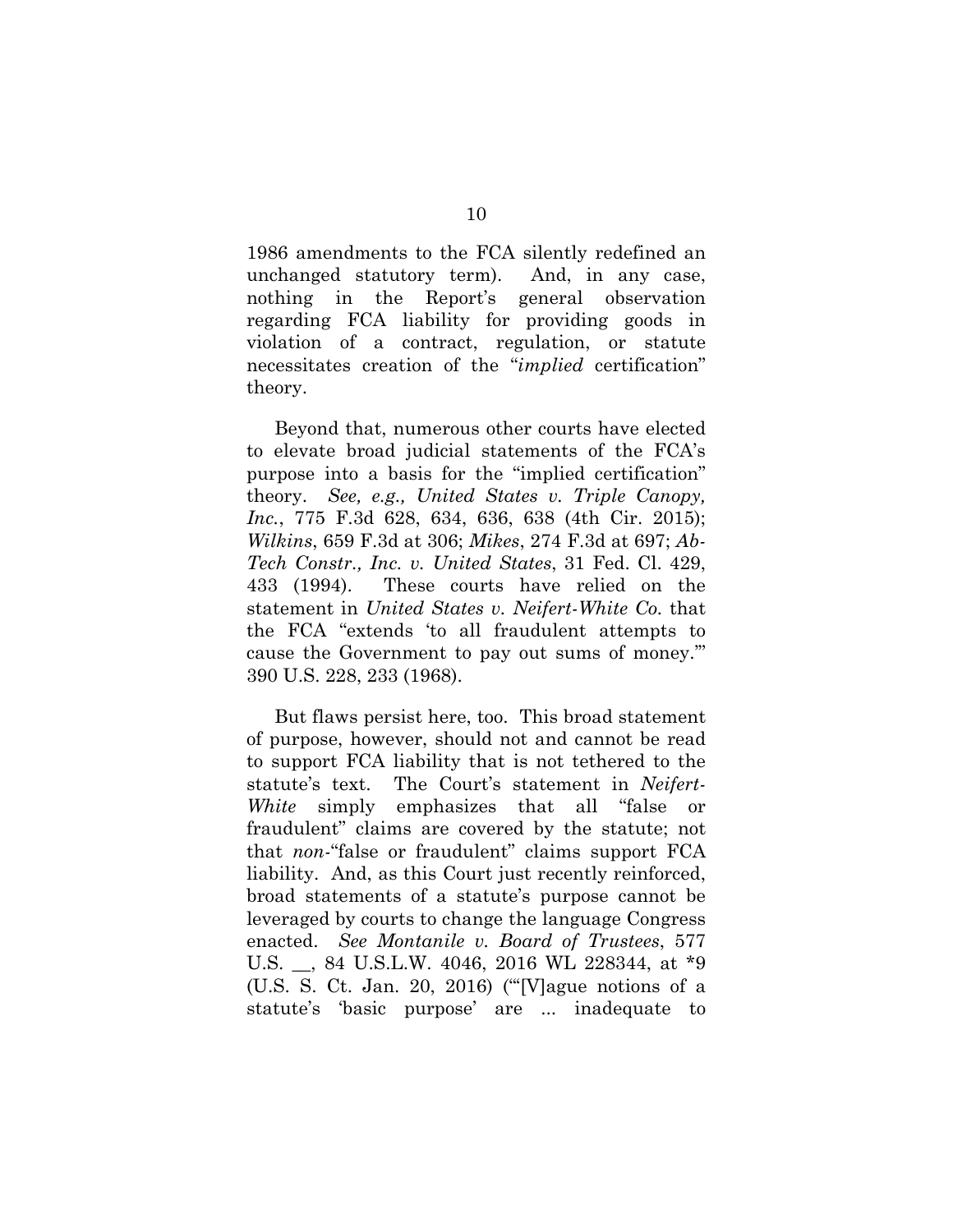overcome the words of its text regarding the specific issue under consideration.'") (quoting *Mertens v. Hewitt Associates*, 508 U.S. 248, 261 (1993)); *Kloeckner v. Solis*, 133 S. Ct. 596, 607 n.4 (2012) (noting that "even the most formidable argument concerning the statute's purposes could not overcome" the text's plain meaning).

Statutory construction, at its conceptual core, applies to language that is *in* a statute. *See Allison Engine Co. v. United States ex rel. Sanders*, 553 U.S. 662, 668 (2008).It is not an invitation to expand a statute's scope through some judicially-described legislative policy. That sort of expansion must be left to actual legislative action, not court-divined implication. Notably absent from the above cases relating to the FCA's purpose, however, is any rigorous analysis of the specific FCA text that forms the foundation for the "implied certification" theory; that is, the phrase "false or fraudulent." And those words, as petitioner's brief demonstrates and the discussion which follows highlights, do not support the "implied certification" construct adopted by the lower courts.

**II. Under The FCA, Any Nondisclosure Theory Of Liability Can Only Be Invoked If There Is An Independent Legal Duty To Disclose Contractual, Regulatory, Or Statutory Noncompliance.** 

Any declaration of liability under the FCA must meet the statute's express requirement for the submission of a "false or fraudulent" claim. Pet. Br. at 29-33; 31 U.S.C. § 3729(a)(1)(A) (providing that it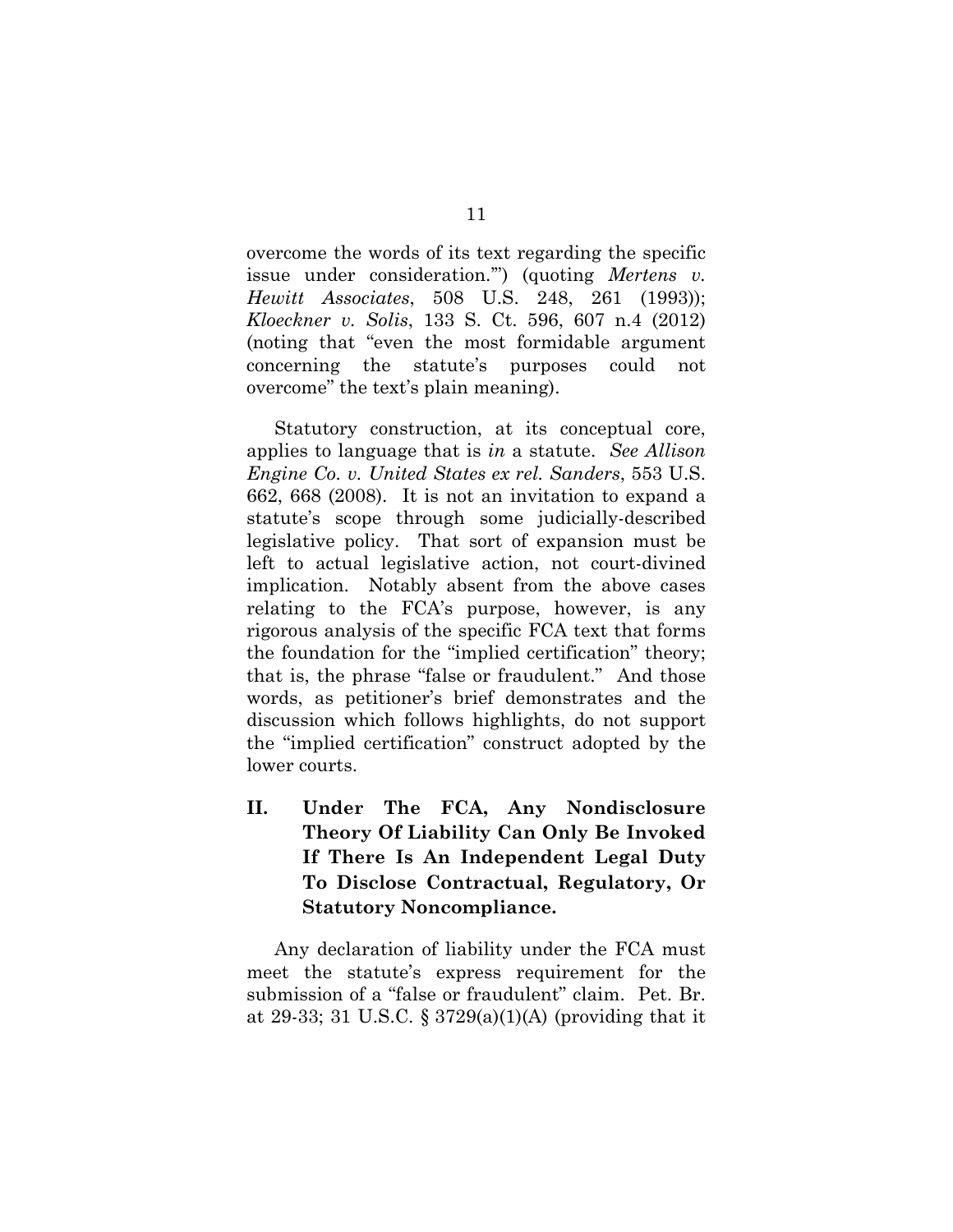is unlawful for a person to "knowingly present[], or cause[] to be presented, a false or fraudulent claim for payment or approval").

But a look at how lower courts have developed the "implied certification" construct underscores how the theory perverts the statutory scheme's requirement for the submission of a "false or fraudulent" claim. As noted above, the "implied certification" theory is one of "legal falsity" that provides for FCA liability where one "impliedly certifies" its contractual, regulatory, or statutory compliance. An "implied certification" of compliance, however, is nothing more than a failure to disclose noncompliance—it would be illogical to find that a claim for payment that says nothing about compliance should be read to imply an affirmative representation of compliance.

The operative inquiry, then, is whether a failure to disclose contractual, regulatory, or statutory noncompliance when one makes a claim for payment on the government constitutes a "false or fraudulent claim" under § 3729(a)(1)(A). Because the FCA itself does not define the terms "false or fraudulent[,]" *Mikes*, 274 F.3d at 696; *U.S. ex rel. Lamers v. City of Green Bay*, 168 F.3d 1013, 1018 (7th Cir. 1999), other sources—including case law construing the same terms in similar settings, and applicable background principles of construction—must be consulted.

**"False."** A claim for payment cannot be "false" under  $\S 3729(a)(1)(A)$  because of what it might fail to disclose. That is because a "false" claim requires a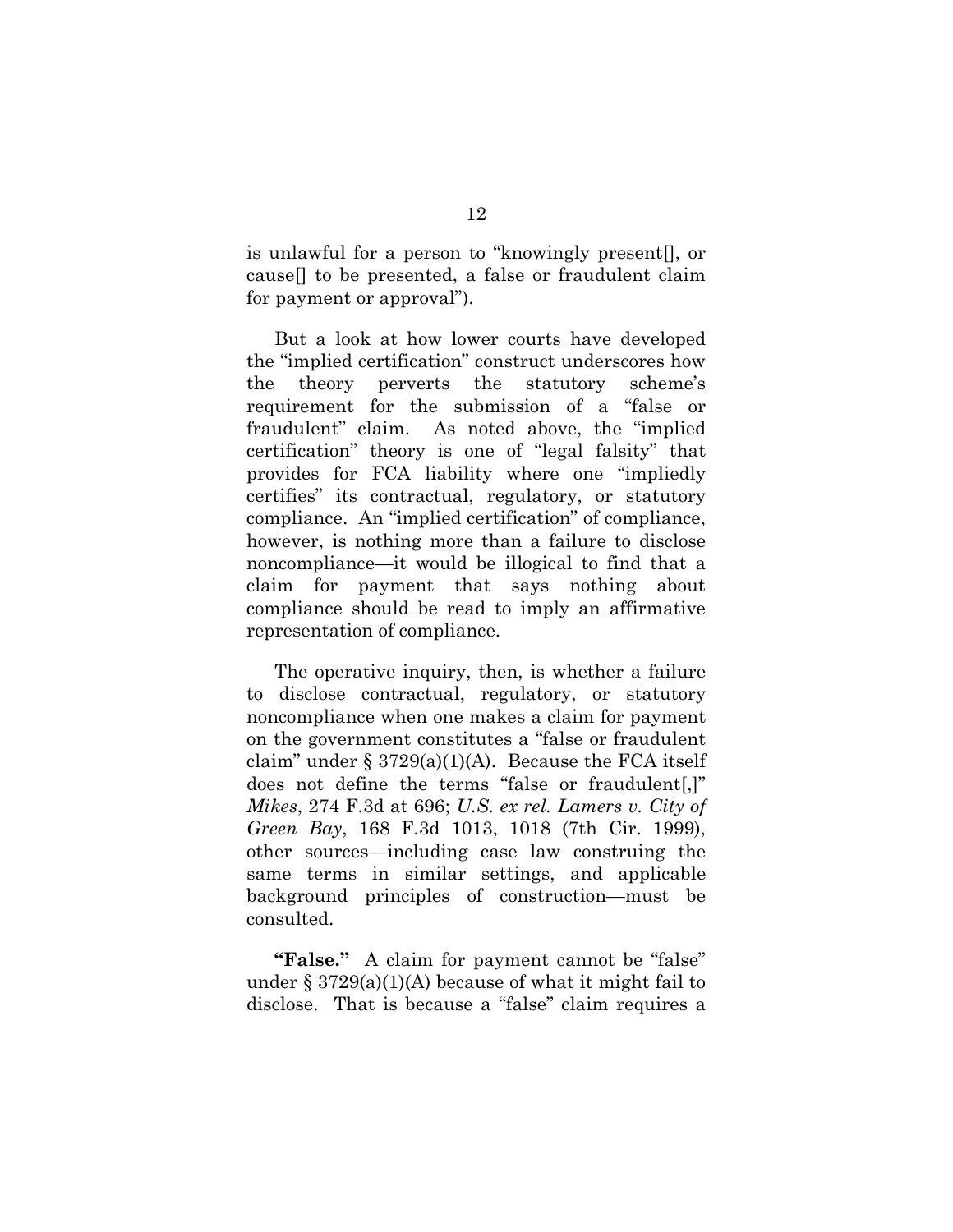"factual assertion capable of confirmation or contradiction." *U.S. ex rel. Steury v. Cardinal Health, Inc.*, 735 F.3d 202, 209 (5th Cir. 2013) (Higginson, J., concurring) (citation and internal quotation marks omitted). "An omission, concealment or the silent part of a half-truth, is not an assertion. Quite the opposite." *United States v. Kurlemann*, 736 F.3d 439, 446 (6th Cir. 2013) (explaining that the term "false statements" as used in federal criminal banking statutes does not include omissions). Thus, as petitioner demonstrates, the essence of "falsity" is whether a statement actually made is incorrect, not whether a statement that was *not* made would have been incorrect. Pet. Br. at 30.

**"Fraudulent."** A claim for payment that fails to disclose certain contractual, regulatory, or statutory noncompliance conceivably can be "fraudulent" under  $\S 3729(a)(1)(A)$ , but only if the maker of the claim has a duty to disclose that noncompliance to the government. Pet. Br. at 30-33.

The statutory term "fraudulent" has accumulated a settled common-law meaning, and the Court therefore should look to the common law of fraud to ascertain its meaning. *See Neder v. United States*, 527 U.S. 1, 23 (1999). "It is a well-established rule of construction that '[w]here Congress uses terms that have accumulated settled meaning under … the common law, a court must infer, unless the statute otherwise dictates, that Congress means to incorporate the established meaning of these terms.'" *Id.* (citation omitted); *Chiarella v. United States*, 445 U.S. 222, 227-28 (1980). In fact, this Court has already recognized the relevance of the common law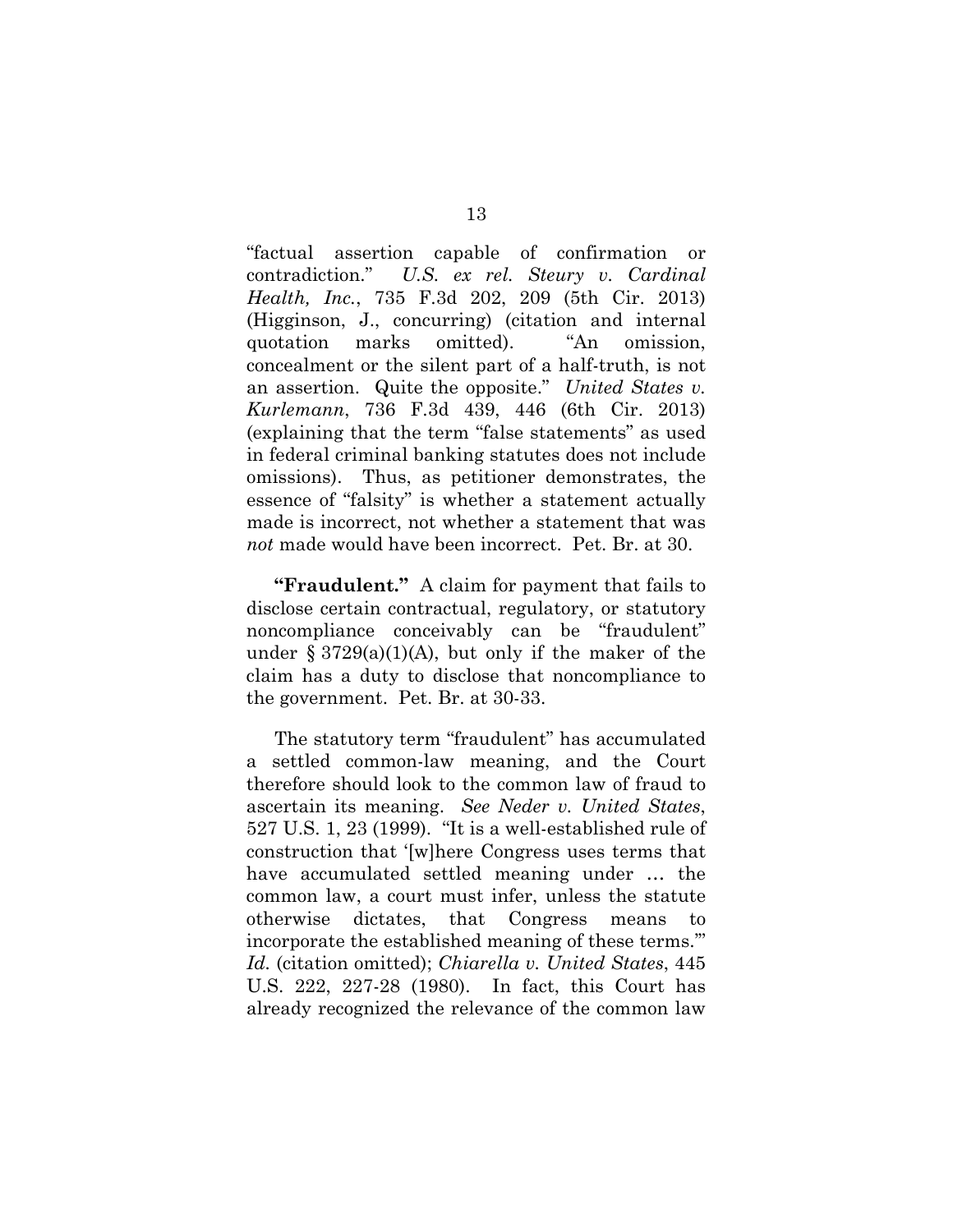to construing the FCA. *See Staub v. Proctor Hosp.*, 562 U.S. 411, 418 (2011) (referring to the FCA as a "federal tort law" and stating that "general principles of law ... form the background against which federal tort laws are enacted"); *see also U.S. ex rel. A+ Homecare, Inc. v. Medshares Mgmt. Grp., Inc.*, 400 F.3d 428, 442-43 (6th Cir. 2005) (interpreting FCA terms according to the terms' "common-law meaning") (citation omitted).

Under the common law, a failure to disclose certain facts can constitute actionable fraud, but nondisclosure theories are strictly confined. They exist only where one has an independent legal duty to disclose those facts to the allegedly aggrieved party. *See* Restatement (Second) of Torts § 551 (1977) ("One who fails to disclose to another a fact that he knows may justifiably induce the other to act or refrain from acting in a business transaction is subject to the same liability to the other as though he had represented the nonexistence of the matter that he has failed to disclose, if, *but only if, he is under a duty to the other to exercise reasonable care to disclose the matter in question*.") (emphasis added); *see also Chiarella*, 445 U.S. at 227-28 (holding that, consistent with the common-law understanding of fraud by nondisclosure, the Securities Exchange Act of 1934 and Rule 10b-5's prohibition on "fraud" applies to nondisclosures "only when [defendant] is under a duty" to disclose); *Ayres v. Gen. Motors Corp.*, 234 F.3d 514, 521 n.15 (11th Cir. 2000) (interpreting the federal mail and wire fraud statutes and stating that "[a]n examination of the common law with respect to when a failure to disclose is fraudulent also supports the proposition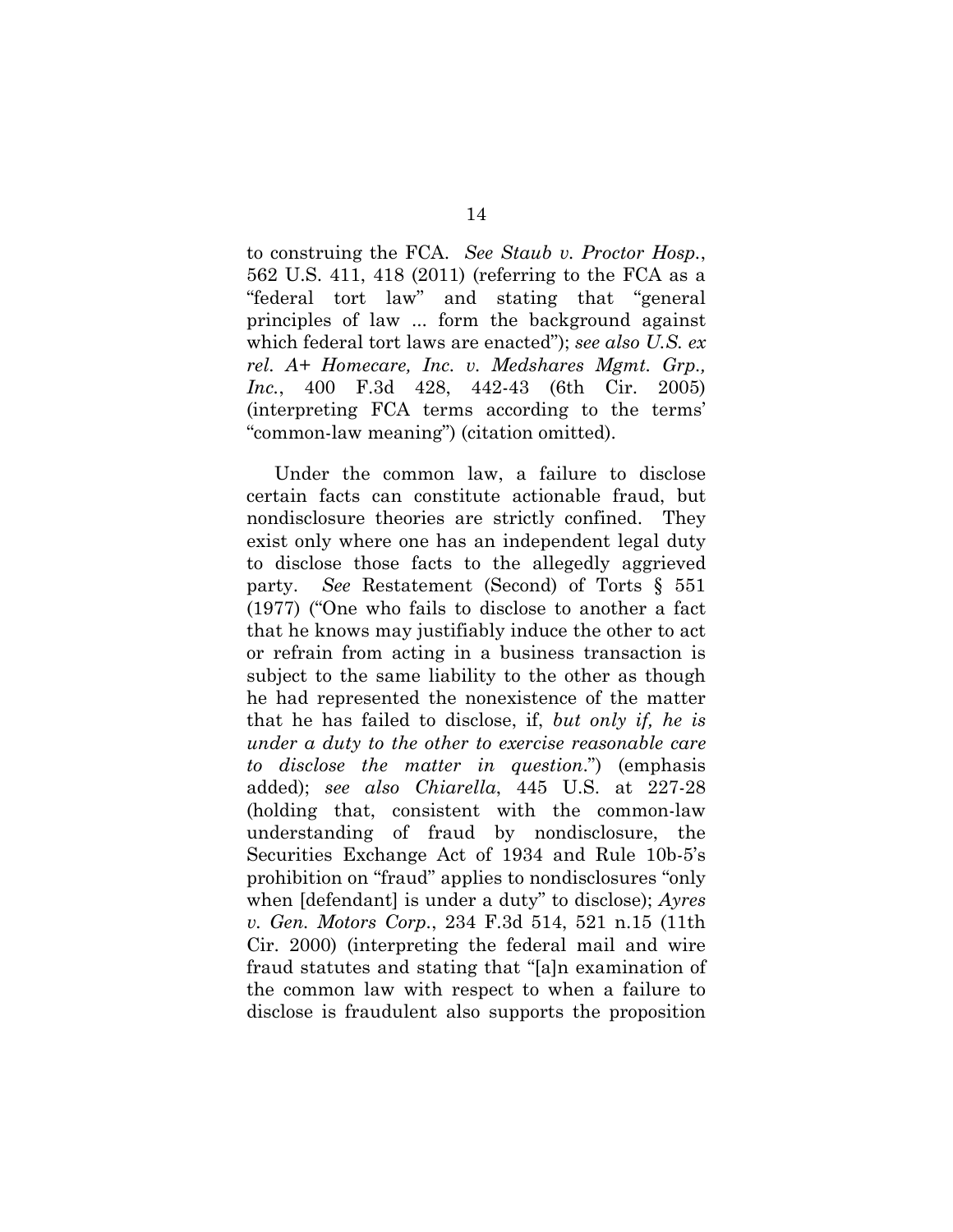that a nondisclosure of material information can constitute fraud *when there is a duty to disclose*") (emphasis added).

Thus, as numerous courts have found, a claim for payment that is silent about contractual, regulatory, or statutory compliance can only be "fraudulent" under the FCA if it satisfies the requirements of fraud by omission—namely, where there is an independent legal duty to disclose. *See Harrison v. Westinghouse Savannah River Co.*, 176 F.3d 776, 787 n.8 (4th Cir. 1999) ("[T]here can be no False Claims Act liability for an omission without an obligation to disclose.") (citing *U.S. ex rel. Berge v. Bd. of Tr. of Univ. of Ala.*, 104 F.3d 1453, 1461 (4th Cir. 1997)); *Thulin v. Shopko Stores Operating Co., LCC*, No. 10- CV-196-WMC, 2013 WL 5946503, at \*5 (W.D. Wis. Nov. 5, 2013) ("Absent an obligation to disclose this information, however, the omission of this information cannot be false or fraudulent" under the FCA) (citations omitted), *aff'd sub nom. Thulin v. Shopko Stores Operating Co., LLC*, 771 F.3d 994 (7th Cir. 2014); *U.S. ex rel. Carter v. Halliburton Co.*, No. 1:08CV1162 (JCC), 2009 WL 2240331, at \*10 (E.D. Va. July 23, 2009) (same); *U.S. ex rel. Haight v. Catholic Healthcare West*, No. CV–01–2253–PHX– FJM, 2007 WL 2330790, at \*5 (D. Ariz. Aug. 14, 2007) (same); *U.S. ex rel. Milam v. Regents of Univ. of Cal.*, 912 F. Supp. 868, 883 (D. Md. 1995) (same).

The need for an independent duty to disclose exposes the fundamental flaw in the notion of "implied certification" under the FCA. The theory hinges on an implied duty to disclose but, as discussed in the following section, the statute does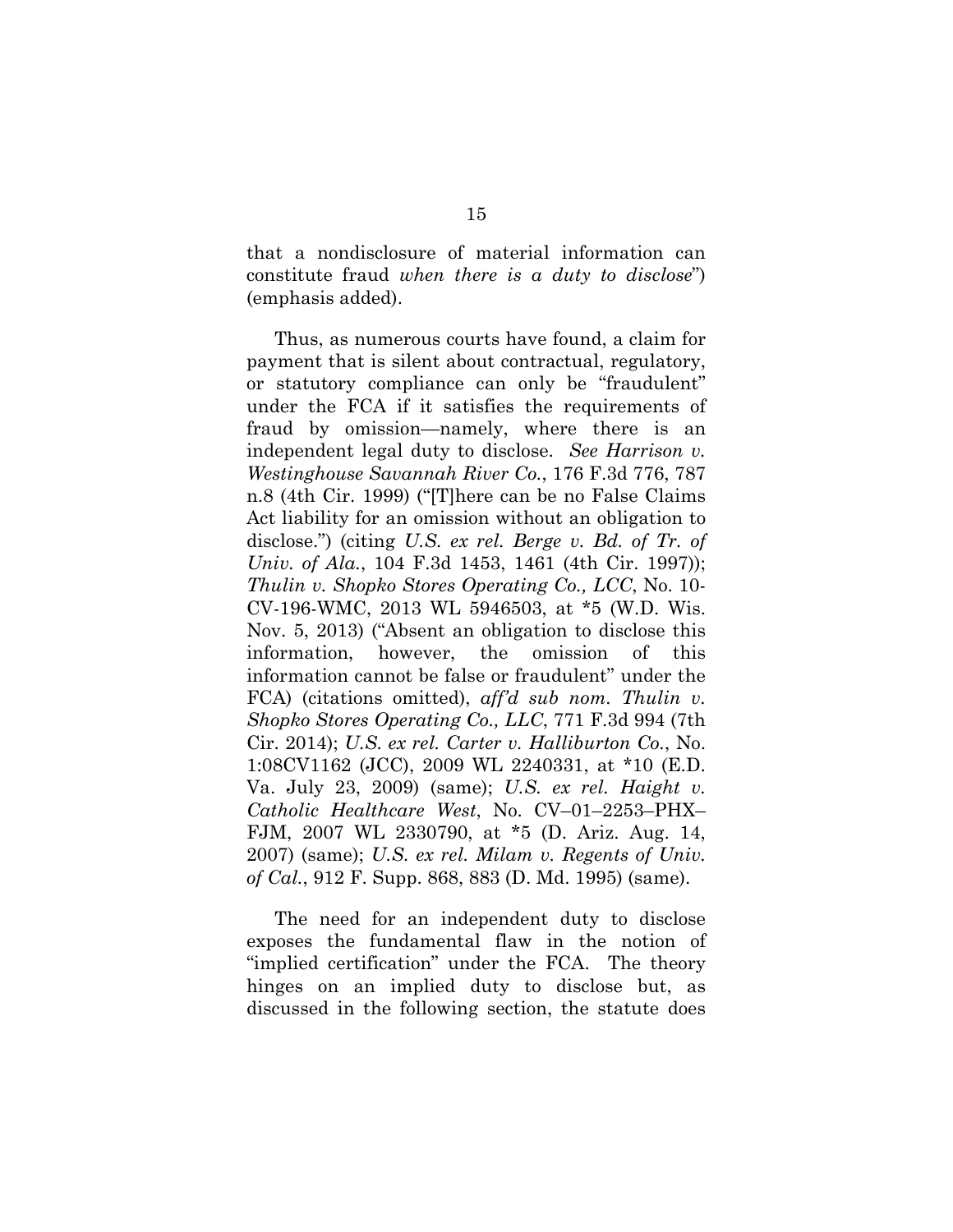not create any such duty. Nor does one arise from any special or fiduciary relationship contractors and government program participants have with the government. Simply put, it is a construct without a home in the statute or governing law.

**III. "Implied Certification," Without Proper Constraints, Is A Misnomer; Those Who Contract With The Government Do Not Have An Independent Duty To Disclose Their Contractual, Regulatory, Or Statutory Noncompliance.**

Independent legal duties to disclose under federal law arise only when there is a special or fiduciary relationship or Congress explicitly provides for such duties by statute. *See Chiarella*, 445 U.S. at 232-34 (refusing to recognize a duty to disclose to support a finding of "fraud" in violation of the federal securities laws where there was no "special relationship" and no "explicit evidence" that Congress intended to create a duty). Contractors or program participants who deal with the government have no cognizable "special" or fiduciary relationship with the government that could, without more, give rise to such a duty. More fundamentally, there is no "explicit evidence" that Congress intended to create such an omnibus disclosure duty.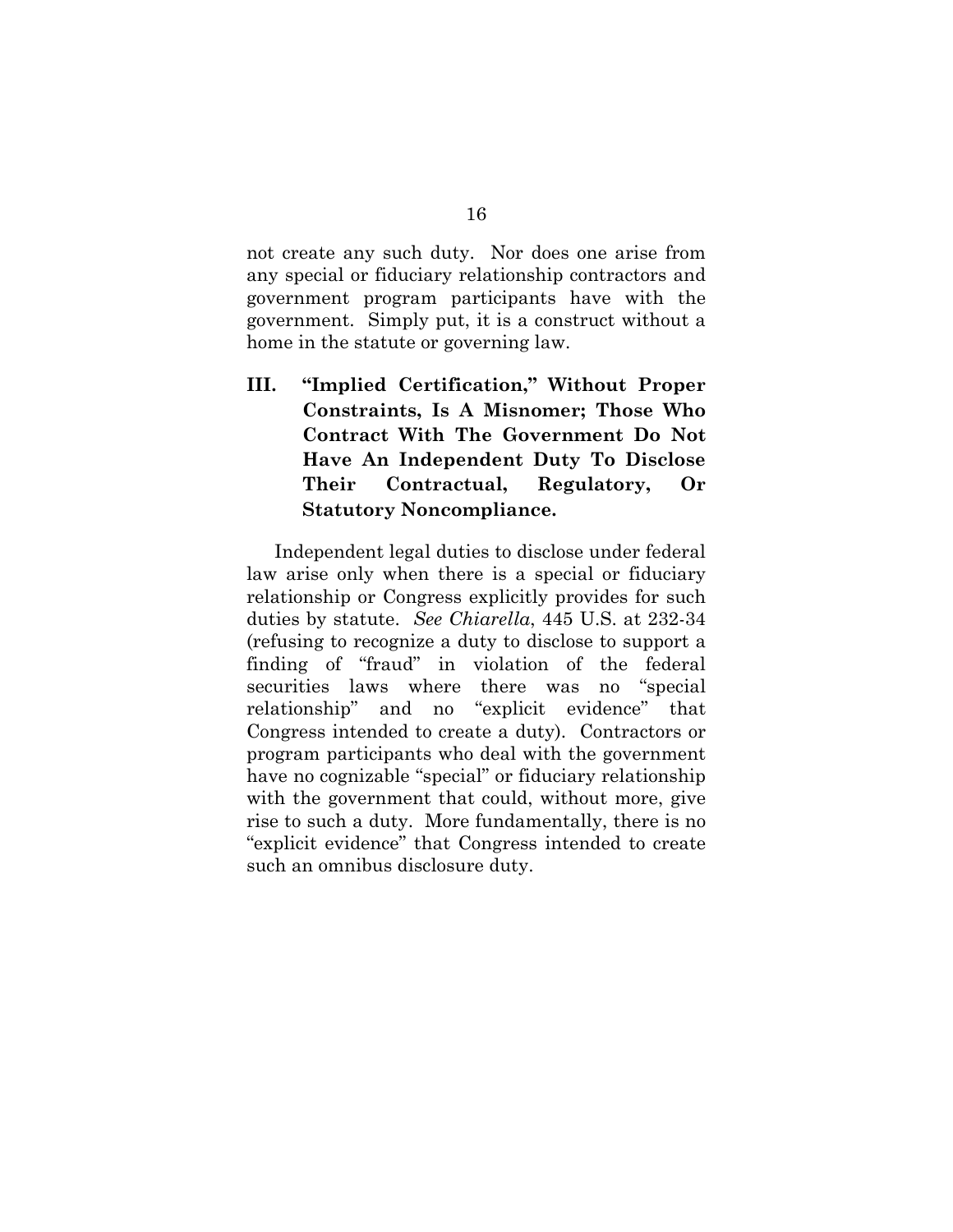### **A. The relationship between private contractors and government program participants and the government does not impose any disclosure duty.**

A duty to disclose can arise "when one party has information 'that the other [party] is entitled to know because of a fiduciary or other similar relation of trust and confidence between them.'" *Chiarella*, 445 U.S. at 227 (quoting Restatement (Second) of Torts  $\S$  551(2)(a)). But private contractors and government program participants do not have any fiduciary or similar relationship with the government that might impose on them a duty to disclose. *See* Pet. Br. at 31 (quoting Restatement (Second) of Torts § 551(2)(a)); *Meyer Group, Ltd. v. United States*, 115 Fed. Cl. 645, 650-51 (2014) (rejecting government's claim that contracting counterparty had a fiduciary duty to disclose to the government); *N. Shore Med. Ctr., Ltd. v. Evanston Hosp. Corp.*, No. 92 C 6533, 1996 WL 435192, at \*6 n.1 (N.D. Ill. July 31, 1996) (holding that defendants did not owe the government a fiduciary duty with respect to Medicare claims). Nor, given the unique powers and sophistication of the federal government, is there any basis on which to create such a duty. *See Meyer Group*, 115 Fed. Cl. at 652 (no fiduciary duty where contractor dealt with "an establishment of the executive branch of the United States Government[,]" a "sophisticated party"); Michael D. Cicchini, *Broken Government Promises: A Contract-Based Approach to Enforcing Plea Bargains*, 38 N.M. L. Rev. 159, 187 (2008) ("[T]he government is a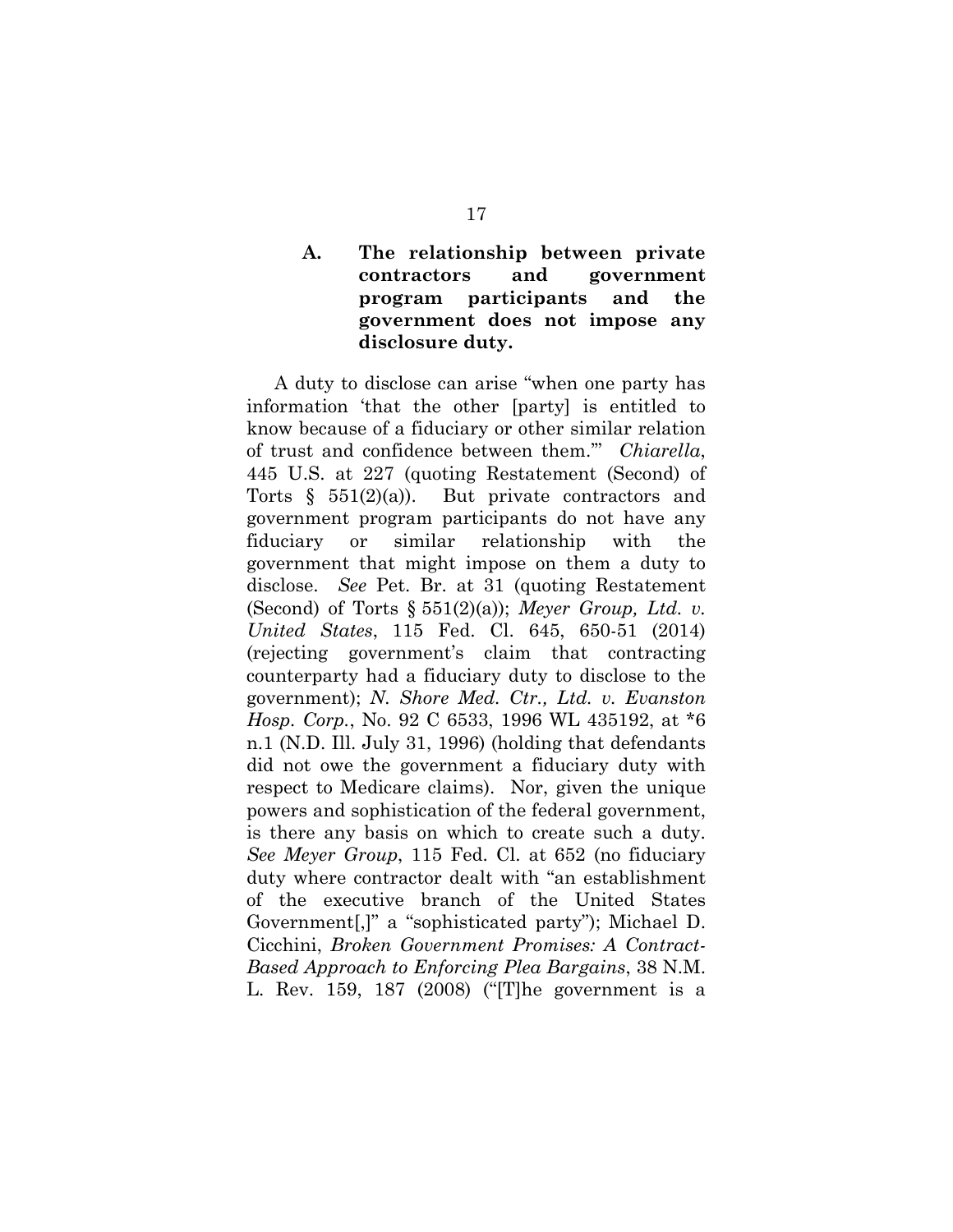sophisticated party with vast financial and human resources.").

Contractors and program participants likewise do not assume any special fiduciary disclosure duty simply by virtue of submitting claims for payment under an arms-length contract with the government, which, as noted, is the quintessential "sophisticated" counterparty. *See Meyer Group*, 115 Fed. Cl. at 650- 52; *see also Reed v. Prudential Sec. Inc.*, 87 F.3d 1311 (5th Cir. 1996) (holding that "arms-length transactions by a sophisticated purchaser" do not "sustain a finding of a fiduciary relationship"); *Original Great Am. Chocolate Chip Cookie Co. v. River Valley Cookies, Ltd.*, 970 F.2d 273, 280 (7th Cir. 1992) ("Contract law does not require parties to behave altruistically toward each other; it does not proceed on the philosophy that I am my brother's keeper. That philosophy may animate the law of fiduciary obligations but parties to a contract are not each other's fiduciaries"); *Nifty Foods Corp. v. Great Atl. & Pac. Tea Co.*, 614 F.2d 832, 838 (2d Cir. 1980) ("Parties dealing at arm's length, each seeking for himself the best advantage to be derived from a transaction, are not in [a] confidential relationship.") (quotation marks and citation omitted). This is equally true for government program participants, who often have no contract with the government at all.

Separately, some lower courts adopting the "implied certification" construct have relied on this Court's reference, in a few non-FCA cases, to some duty to "turn square corners" in their dealings with the government. *See, e.g., Wilkins*, 659 F.3d at 314;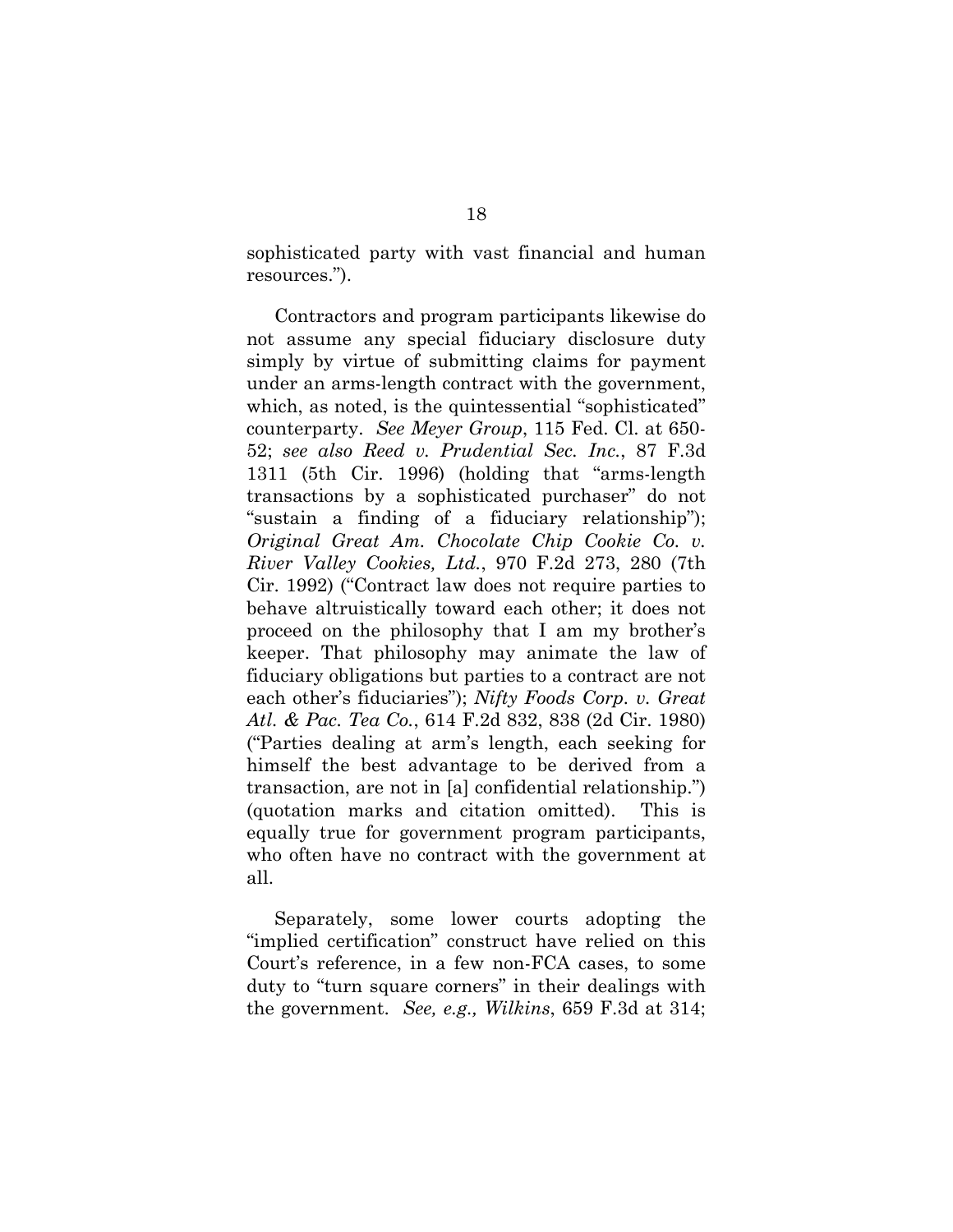*U.S. ex rel. Augustine v. Century Health Servs., Inc.*, 289 F.3d 409, 413-14 (6th Cir. 2002). This Court has not framed the so-called "square corners" duty as a disclosure duty, however, nor is the legal provenance of any such duty apparent. *See Fed. Crop Ins. Corp. v. Merrill*, 332 U.S. 380, 385 (1947); *see also Rock Island A. & L.R. Co. v. United States*, 254 U.S. 141, 143 (1920).4 And, as this Court made clear, the "square corners" duty "merely expresses the duty of all courts to observe the conditions *defined by Congress* for charging the public treasury" (*Fed. Crop Ins. Corp.*, 332 U.S. at 385) (emphasis added) here, as noted, Congress has prescribed no duty to disclose under the FCA.

### **B. The FCA does not create a duty on the part of private contractors or government program participants to disclose noncompliance.**

In the absence of any special or fiduciary relationship that could support a disclosure duty on the part of contractors or program participants, *Chiarella* instructs that such a duty can only be imposed if there is "explicit evidence" that Congress intended to create one. *Chiarella*, 445 U.S. at 233. No case has found that the FCA itself creates a duty to disclose, and the reason is clear: Neither the text nor the legislative history of the FCA reflects any

 $\overline{a}$ 

<sup>4</sup> The Court did not suggest in either case that any "square corners" duty arises automatically under a statute or regulation that governs one's dealings with the government. Nor did the Court indicate any independent source of law that might give rise to such a duty.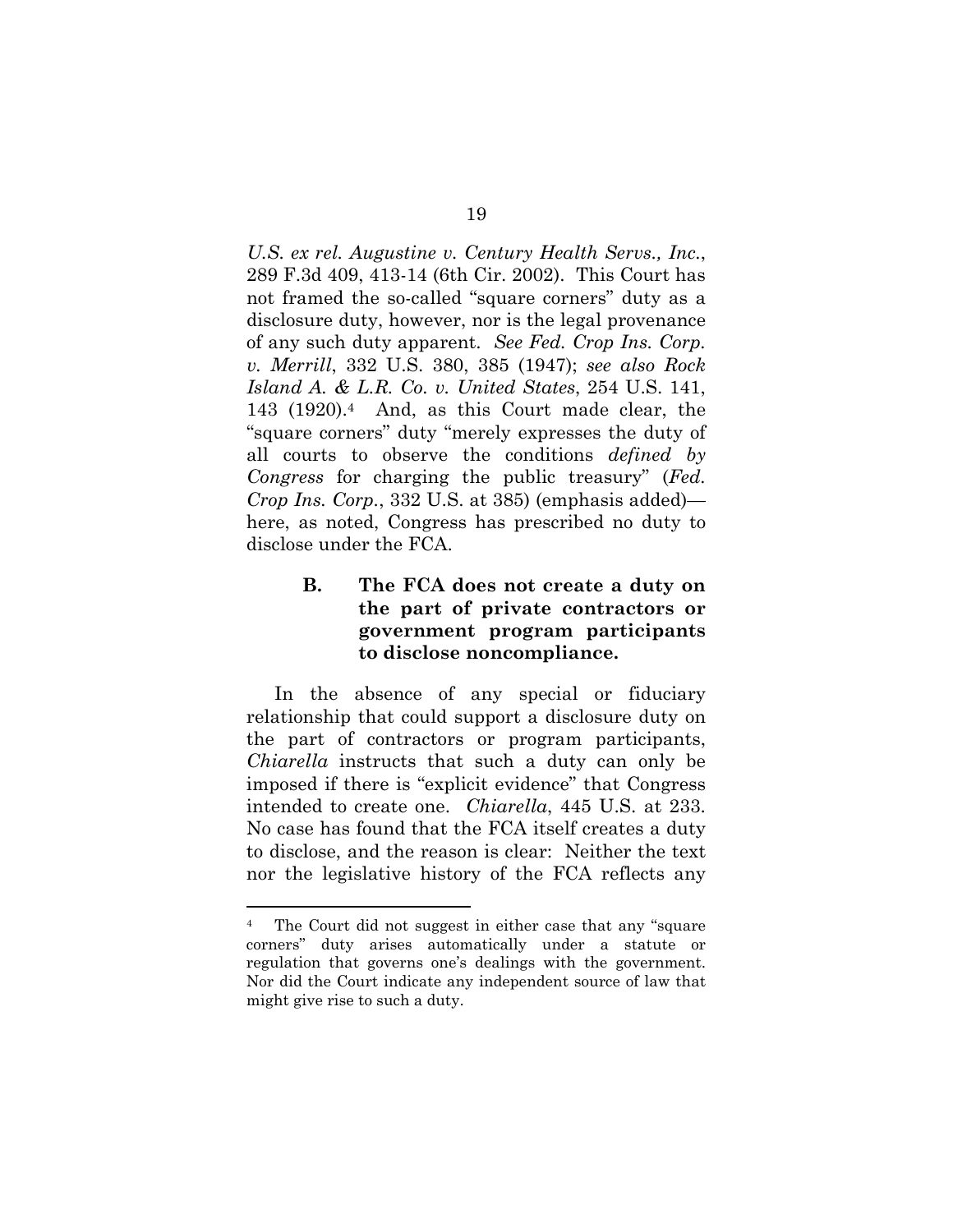intent on the part of Congress to impose on contractors or government program participants an unstated duty to disclose contractual, regulatory, or statutory noncompliance. *See Milam*, 912 F. Supp. at 883 ("The False Claims Act includes no duty to disclose certain information."); *supra* at p. 15 (citing cases holding that FCA does not impose liability for nondisclosure absent a duty to disclose, dismissing FCA claims for failure to identify a duty, and not finding such a duty in the FCA itself).

First,  $\S 3729(a)(1)(A)$ —the FCA liability provision at issue—does not mention "duty" or any variant of that term to suggest that the provision creates a disclosure duty. At the same time,  $\S 3729(b)(3)$  of the FCA, which defines the meaning of "obligation" for purposes of the FCA's "reverse false claims" provision,  $\S 3729(a)(1)(G)$ , does use the term "duty" thus showing that Congress knows how to use the word "duty" when it wishes to import the concept in defining FCA liability. *See Nken v. Holder*, 556 U.S. 418, 430 (2009) ("'Where Congress includes particular language in one section of statute but omits it in another section of the same Act, it is generally presumed that Congress acts intentionally and purposely in the disparate inclusion or exclusion.'") (quoting *INS v. Cardozo-Fonseca*, 480 U.S. 421, 432 (1987)); *Sosa v. Alvarez-Machain*, 542 U.S. 692, 711 n.9 (2004) (same).

Second, over the more than 150 years of the FCA's existence, Congress and federal agencies have created numerous disclosure duties, and have used clear language nowhere located in the relevant provisions of the FCA. *See, e.g.*, Securities Exchange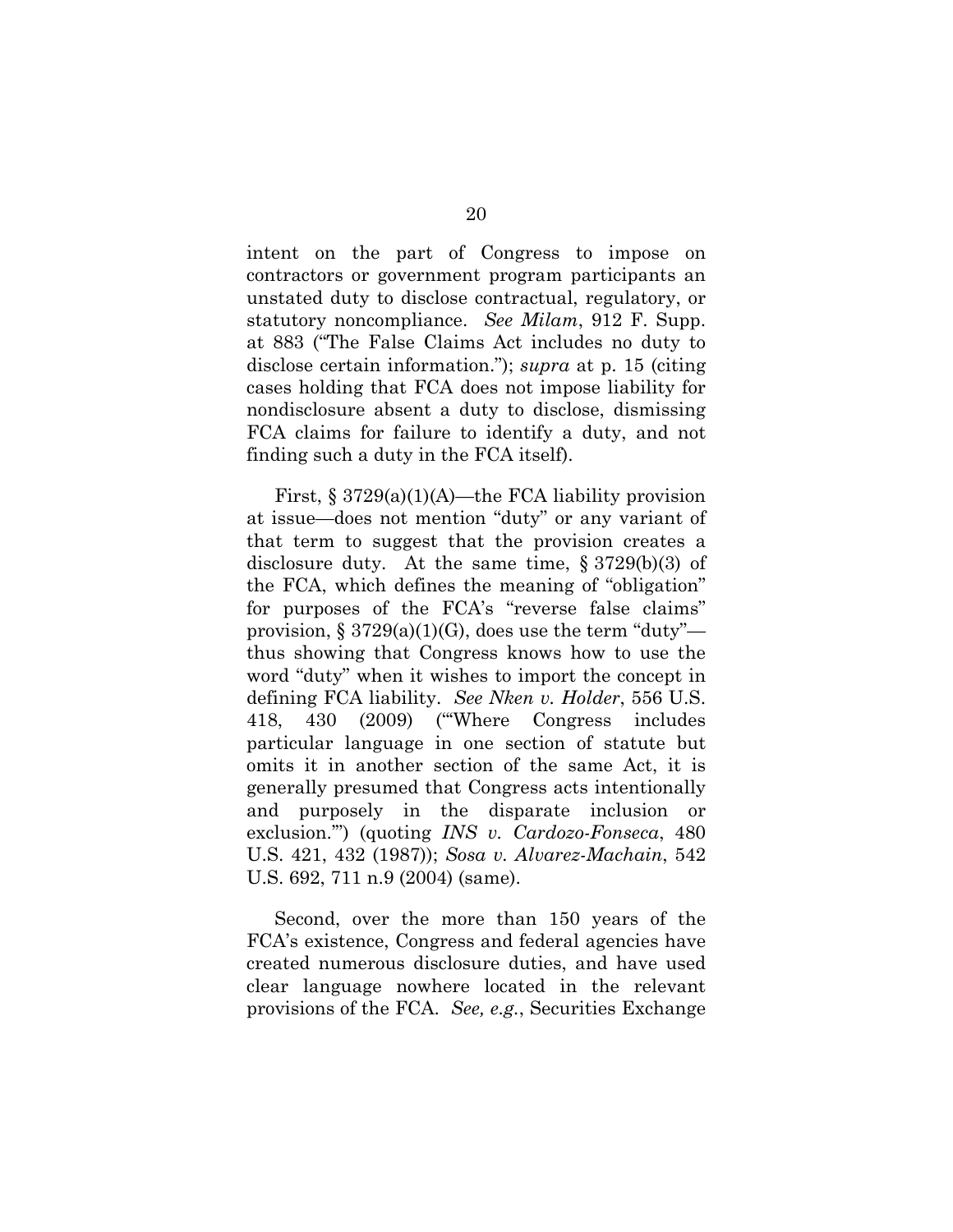Act of 1934, 15 U.S.C. § 78m ("Each issuer ... *shall disclose* to the public on a rapid and current basis such additional information concerning material changes in the financial condition or operations of the issuer") (emphasis added); Truth in Lending regulations, 12 C.F.R. § 1026.37 ("For each transaction … the creditor *shall disclose* the information in this section") (emphasis added). Again, when Congress wishes to create disclosure duties, it knows how to and uses terms not found in the relevant provision of the FCA.

Third, as detailed above (*supra* at pp. 8-10), the FCA's legislative history contains no evidence much less "explicit evidence"—that Congress intended to create a disclosure duty that would support FCA liability for undisclosed contractual, regulatory, or statutory noncompliance. Indeed, although Congress, in considering amendments to the FCA in 1986, made reference to FCA liability connected to such noncompliance, it did not enact any language that would expressly extend that liability to failures to disclose noncompliance—much less language creating a disclosure duty that would support such a liability theory.

Fourth, reading disclosure duty-creating language into the FCA that is not already there contravenes the narrowing construction that should be applied to the statute. The civil FCA is a punitive statute. *See Stevens*, 529 U.S. at 784 ("[T]he FCA imposes damages that are essentially punitive in nature[.]"); *U.S. ex rel. Atkins v. McInteer*, 470 F.3d 1350, 1360 (11th Cir. 2006) (referencing the "quasicriminal nature of FCA violations"); *United States v.*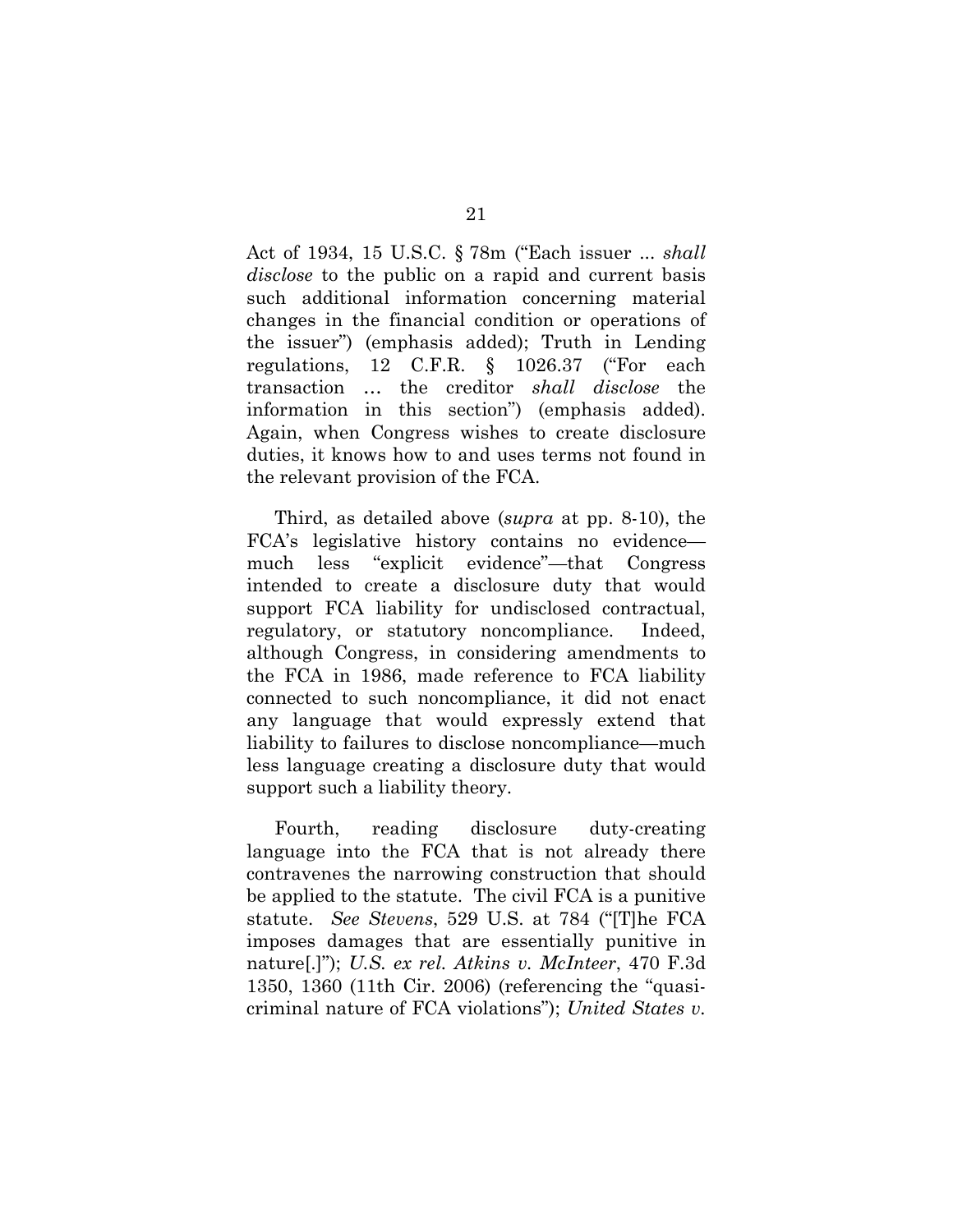*Mackby*, 261 F.3d 821, 830 (9th Cir. 2001) (stating that the FCA's "sanction clearly has a punitive purpose"). And such "civil punitive statutes, like criminal statutes, are to be construed strictly." *Sikkenga*, 472 F.3d at 734 (Hartz, J., concurring) ("[T]he False Claims Act is a punitive statute, and civil punitive statutes, like criminal statutes, are to be construed strictly.") (citing *Comm'r v. Acker*, 361 U.S. 87, 91 (1959)).

The need for such a careful and strict construction is all the more critical given the possible implications of the Court's interpretation for future criminal cases under analogous federal statutes—including the criminal version of the FCA itself.5 As noted, the civil FCA provision at issue in this case—31 U.S.C. § 3729—has a criminal analog—18 U.S.C. § 287—which imposes criminal liability for the same "false or fraudulent" conduct covered by the civil FCA. *Supra* at p. 2. In fact, the original FCA was a single criminal statute that included a provision for civil claims and "applied one standard of liability on individuals who presented or caused false claims to be presented 'upon or against' the United States." 1 Boese, *supra*, § 2.03[B][1]; *Sikkenga*, 472 F.3d at 733-34 (Hartz, J., concurring). Then, for 108 years, the civil FCA cross-referenced

 $\overline{a}$ 

<sup>5</sup> Other federal statutes criminalize "false" or "fraudulent" conduct as well. *See, e.g.,* Internal Revenue Code, 26 U.S.C. § 7207 ("Any person who willfully delivers or discloses to the Secretary any list, return, account, statement, or other document, known by him to be *fraudulent* or to be *false* as to any material matter, shall be fined not more than \$10,000") (emphasis added).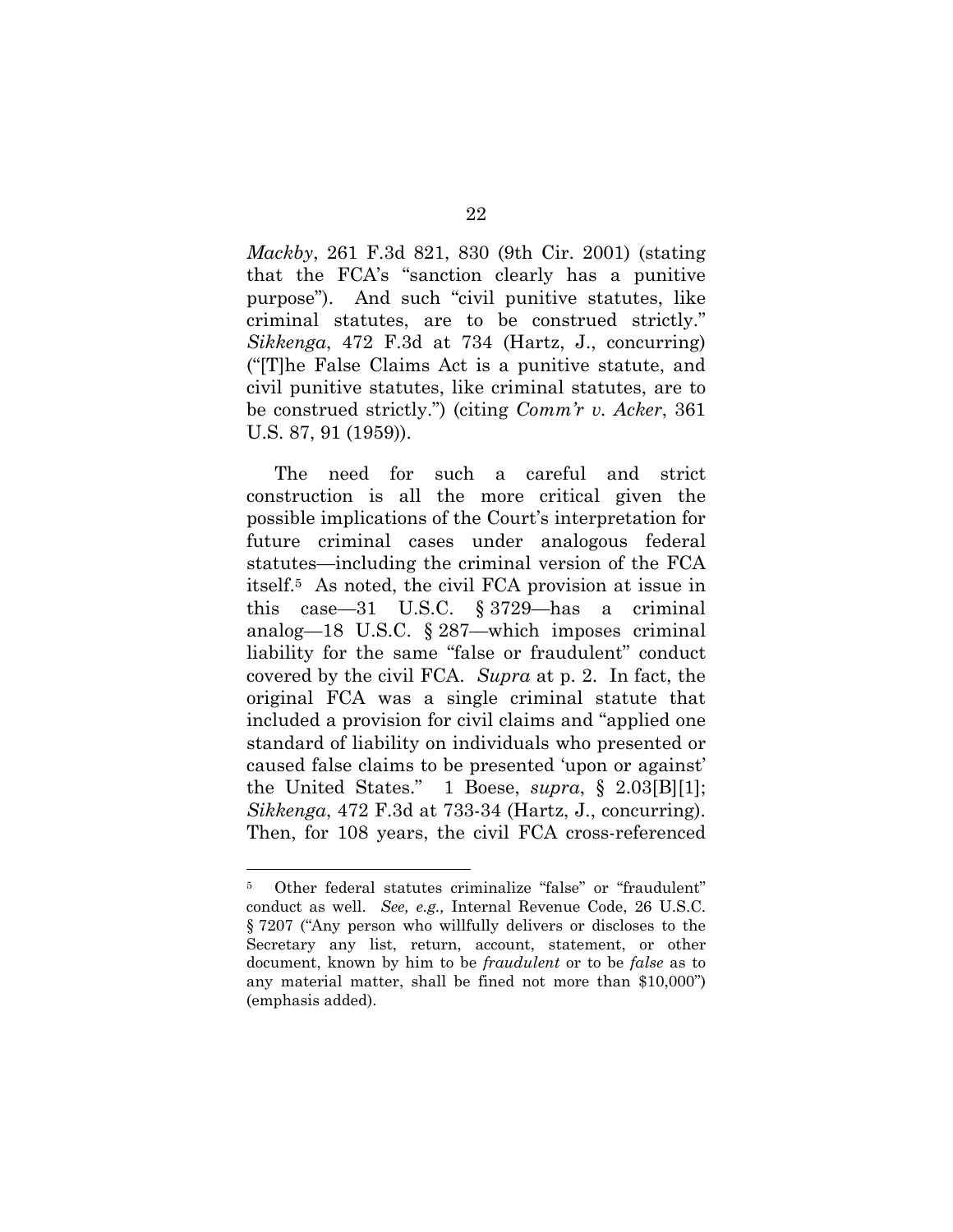the FCA's criminal provisions. *Sikkenga*, 472 F.3d at 733-34.

Of course, that does not mean that the same "false or fraudulent" conduct, involving the same facts regarding one's state of mind and the same proof, would support both civil and criminal FCA liability—civil liability could be imposed on proof by a preponderance of the evidence and where one's state of mind was reckless, while criminal liability could only be imposed on proof beyond a reasonable doubt and where one acted with a specific intent to defraud. *Compare Daewoo Eng'g & Const. Co. v. United States*, 557 F.3d 1332, 1340 (Fed. Cir. 2009) (assessing civil FCA liability and concluding that the government must prove "reckless disregard of the truth or falsity" of information by a "preponderance of the evidence") *with United States v. Blanchard*, 618 F.3d 562, 573 (6th Cir. 2010) (assessing criminal FCA liability and agreeing that "[t]he Government has the burden of proving … beyond a reasonable doubt that the Defendant acted willfully").

Nevertheless, the same "false or fraudulent" claim could meet that same definition under both statutes. 1 Boese, *supra*, § 2.05[B] ("Where, as here, the civil and criminal provisions have been technically separated but not materially altered, similar language in the provisions should be interpreted similarly."). For this reason, even if the punitive nature of the civil FCA provision did not alone dictate a strict construction, its close similarity to, and historical connection with, the criminal FCA provision, supports that approach under the rule of lenity. *See Clark v. Martinez*, 543 U.S. 371, 380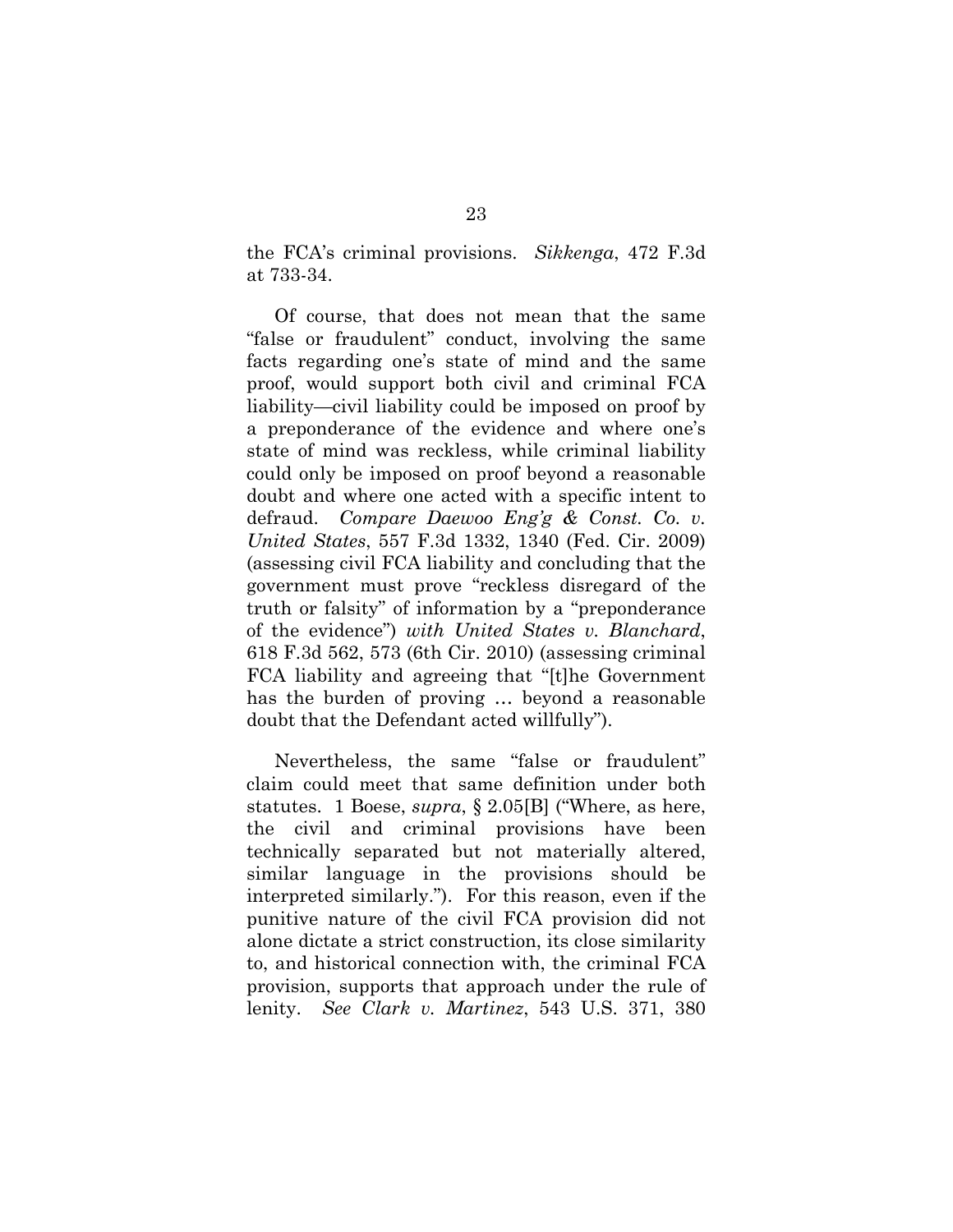(2005) ("[I]f a statute has criminal applications, the rule of lenity applies to the Court's interpretation of the statute even in [civil] cases because we must interpret the statute consistently, whether we encounter its application in a criminal or noncriminal context.") (citation and internal quotation marks omitted); *see also Leocal v. Ashcroft*, 543 U.S. 1, 11 n.8 (2004); *United States v. Thompson/Ctr. Arms Co.*, 504 U.S. 505, 518 (1992) (applying rule of lenity in civil setting where conduct at issue could "be subject to criminal sanction" under statute); *Sikkenga*, 472 F.3d at 734 (Hartz, J., concurring) (rule of lenity applies "even when the [statutory] language is applied in a civil context").

The relationship between private contractors and government program participants and the government does not impliedly impose a special disclosure duty, and there is no "explicit evidence" that Congress intended the FCA to create such a duty. Accordingly, contractors and program participants subject to the FCA do not have a duty to disclose their noncompliance with a contractual, regulatory, or statutory obligation.

**IV. Any Independent Duty To Disclose That Might Be Deemed To Exist For FCA Purposes Is Limited To Those Instances Where Compliance Is Expressly Required As A Precondition To Payment.** 

Even if the Court finds some independent legal source for a contractor or government program participant's duty to disclose its contractual, regulatory, or statutory noncompliance to the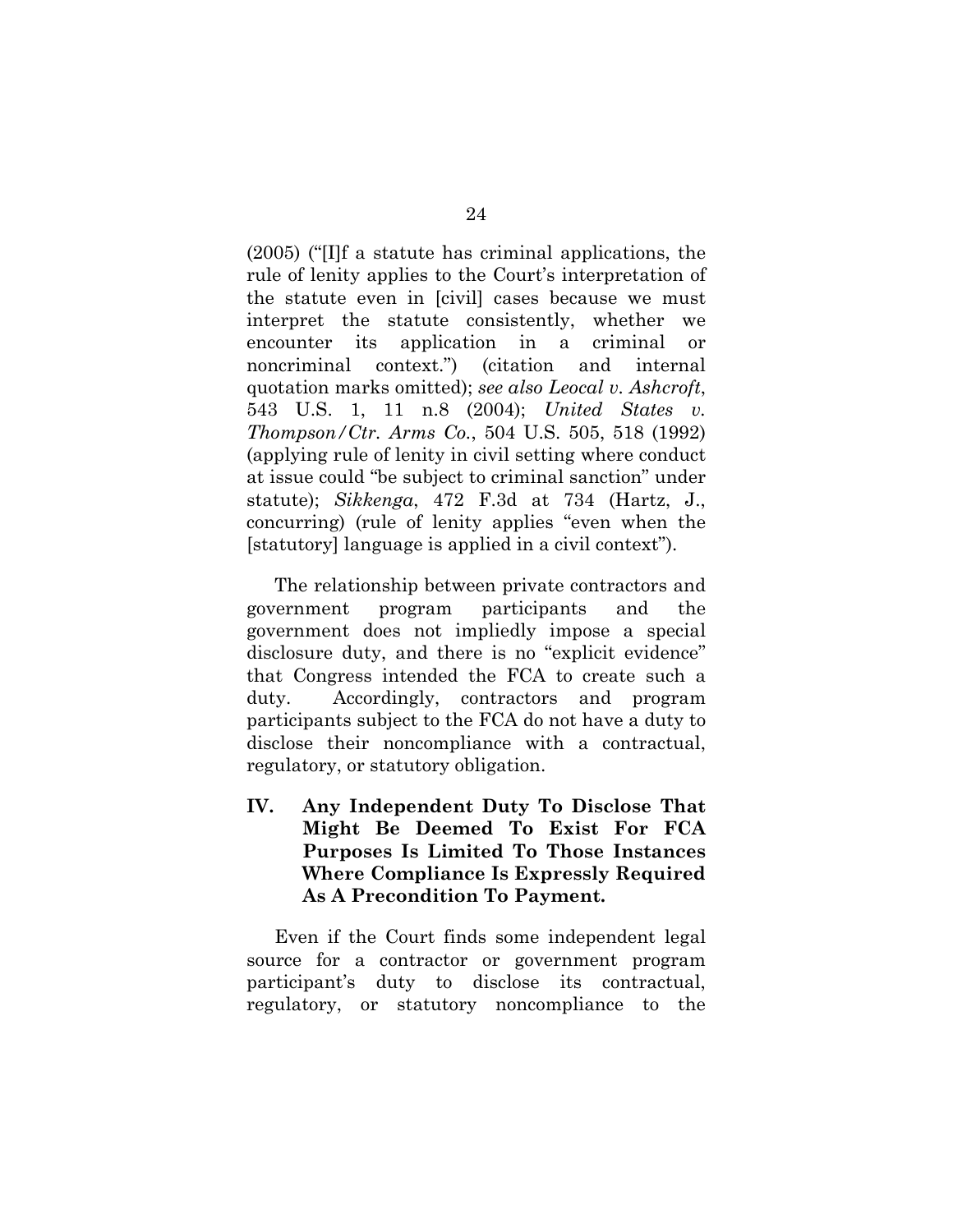government, such a duty can only be found where the contractor knows—*ex ante* and based on a clear and express statement in an existing contract, regulation, or statute—that compliance is a condition of getting paid.

As petitioner correctly explains, it is a fundamental prerequisite of due process that one have fair notice of conduct that might be unlawful whether under the civil or the criminal law. Pet. Br. at 44-45; *see also FCC v. Fox Television Stations, Inc.*, 132 S. Ct. 2307, 2317 (2012) ("A fundamental principle in our legal system is that laws which regulate persons or entities must give fair notice of conduct that is forbidden or required") (citation omitted). Imposing a broad duty to disclose noncompliance with a contractual, regulatory, or statutory obligation that the government might later deem, for litigation purposes, to be "material"—and then imposing the FCA's draconian penalties for the failure to disclose such noncompliance—does not come close to providing the sort of fair notice the Constitution requires. Such a standard, which the First Circuit effectively applied below, leaves contractors or program participants to guess at what violations might, or might not, affect the government's decision to pay a claim—and, thus, what they might or might not have to disclose to foreclose FCA punishment.

In that decidedly unpredictable environment, where the government is incentivized in litigation to elevate any instance of noncompliance to a "material" one that can support FCA liability, only perfect compliance—or complete disclosure of all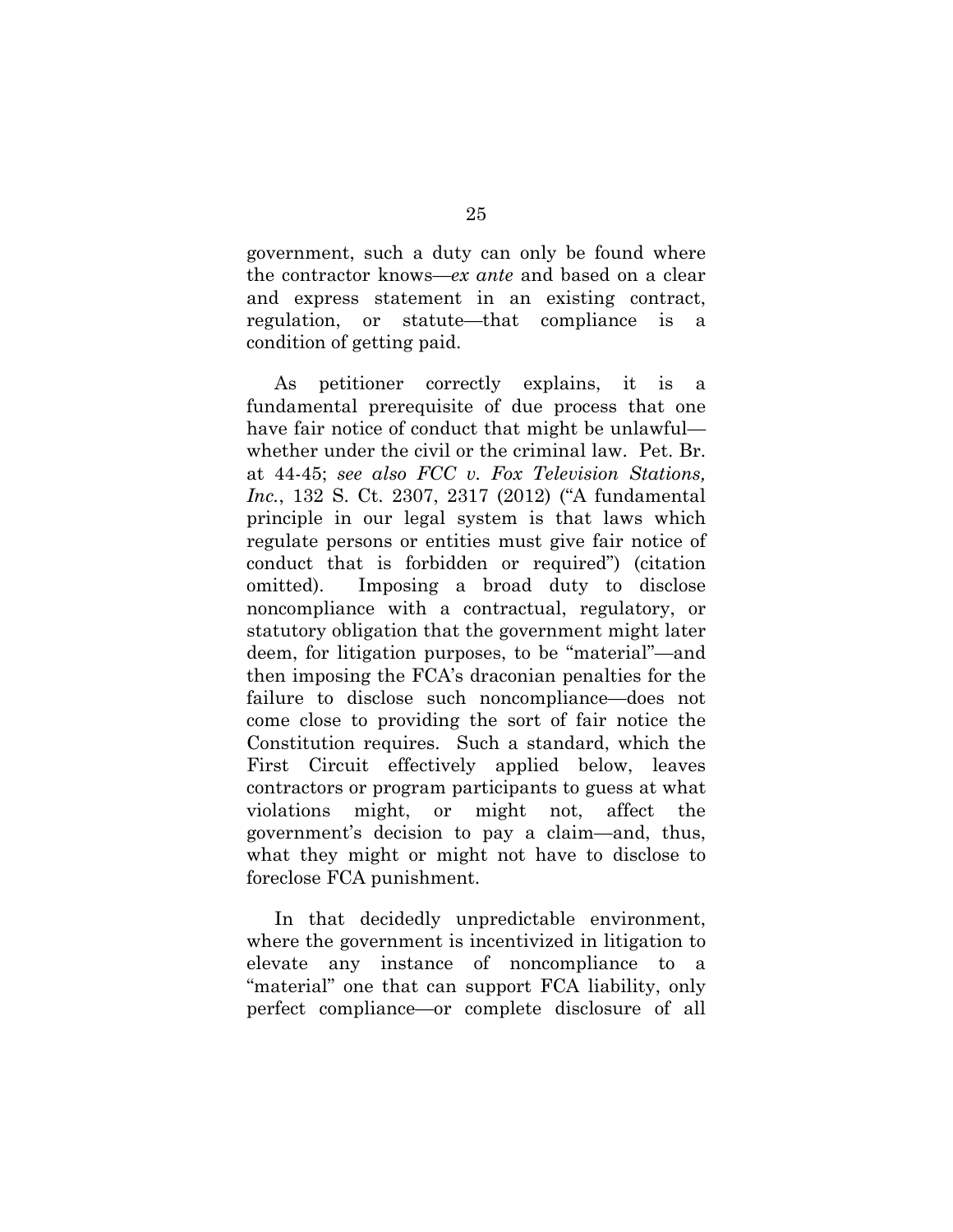noncompliance—can ensure against a potentially annihilating FCA award of civil penalties and treble damages. But in the present regulatory climate, perfect compliance is a virtual impossibility for most contractors—the scope and complexity of one's legal obligations are often both expansive and inscrutable. Pet. Br. at 50; *see also United States v. Sanford-Brown, Ltd.*, 788 F.3d 696, 711 (7th Cir. 2015) ("[I]t would be equally unreasonable for us to hold that an institution's continued compliance with the thousands of pages of federal statutes and regulations … are conditions of payment for purposes of liability under the FCA."); *Wilkins*, 659 F.3d at 310 ("anyone examining Medicare regulations would conclude that they are so complicated that the best intentioned plan participant could make errors in attempting to comply with them"); *Northeast Hosp. Corp. v. Sebelius*, 657 F.3d 1, 17 (D.C. Cir. 2011) ("lamenting the complexity of" the "regulatory behemoth" that is the Medicare Act). And, for those same reasons, often unattainable, too, is perfect knowledge of compliance—which is necessary to provide the type of disclosure that would be required under the expansive standard adopted by the First Circuit below.

A nondisclosure liability theory that imposes liability for less than perfect compliance, or less than complete disclosure of all noncompliance, thus falls well short of the notice and clarity the law constitutionally must provide. *See U.S. ex rel. Purcell v. MWI Corp.*, 807 F.3d 281, 287-88 (D.C. Cir. 2015) (in FCA case, noting "the potential due process problems posed by penalizing a private party for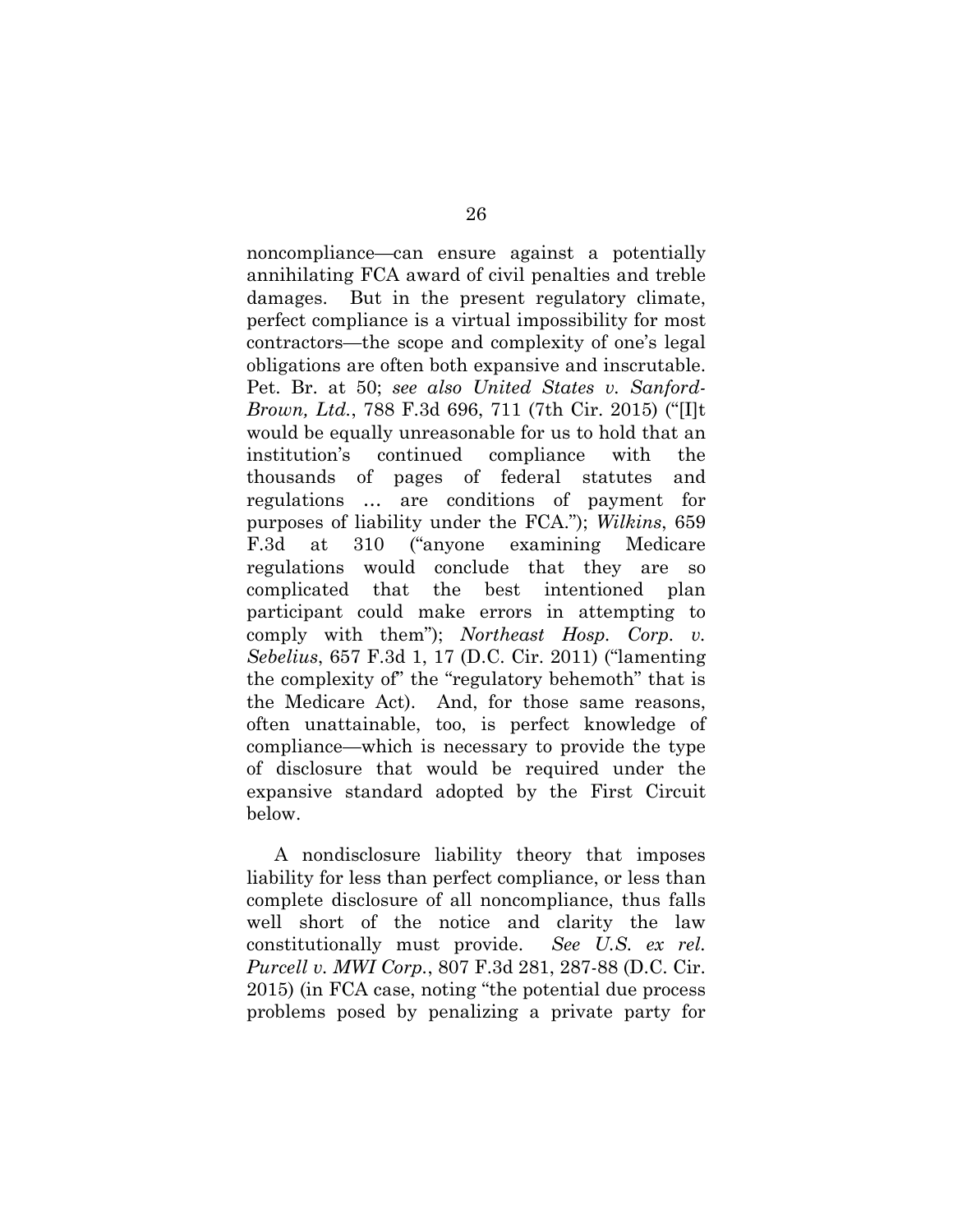violating a rule without first providing adequate notice of the substance of the rule") (internal quotation marks omitted). Thus, a construction of the FCA to allow for such a theory should be rejected. *See Skilling v. United States*, 561 U.S. 358, 412 (2010) ("We have instructed 'the federal courts ... to avoid constitutional difficulties by [adopting a limiting interpretation] if such a construction is fairly possible.") (citations and internal quotation marks omitted); *Chiarella*, 445 U.S. at 235 n.20 (rejecting a "judicial holding that certain undefined activities generally are prohibited by § 10(b)" because it "would raise questions whether either criminal or civil defendants would be given fair notice that they have engaged in illegal activity").

Instead, contractors and program participants must be able to discern with certainty, and *ex ante*, what they must disclose, and thus what they might face liability for if they do not disclose it. The "express precondition to payment" requirement advocated by petitioner, and adopted by several circuits, ensures that contractors and program participants can determine the scope of any disclosure duty they owe to the government. Pet. Br. at 43-45; *see also Mikes*, 274 F.3d at 700 (observing that a mere claim for payment does not suggest fraud unless it can be said that the defendant submitted the claim "while knowing ... that payment expressly is precluded because of some noncompliance by the defendant").

At the same time, the expansive version of the "implied certification" theory adopted below, and repeatedly advanced in litigation by the government,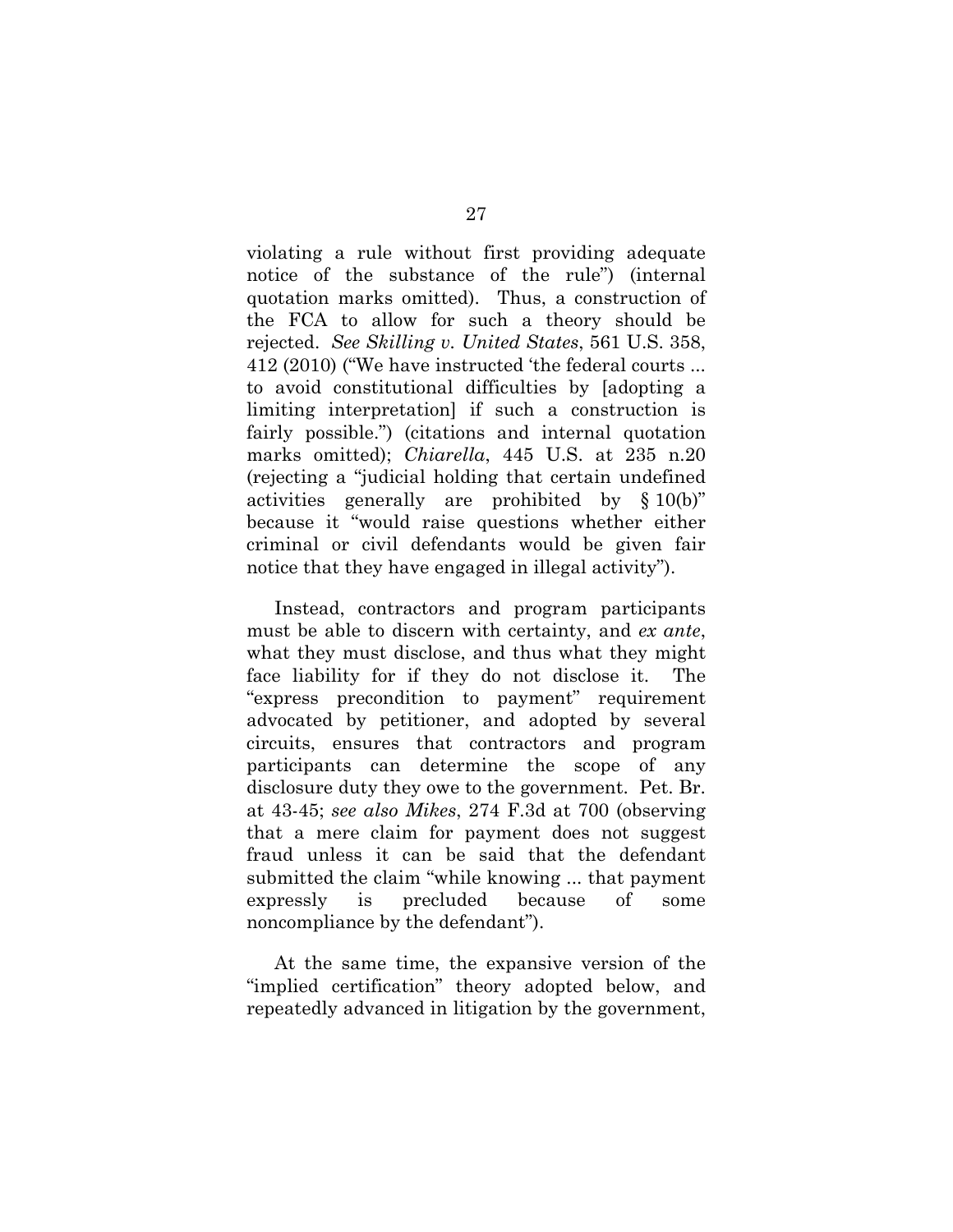is in no way necessary to deter regulatory noncompliance and protect the government fisc. That is because there are myriad remedies for noncompliance that are available to—and routinely pursued by—the government, including breach of contract remedies, regulatory enforcement actions, and civil suits seeking equitable or monetary awards for statutory violations. *See, e.g., U.S. ex rel. Rostholder v. Omnicare, Inc.*, 745 F.3d 694, 702 (4th Cir. 2014) (noting, in FCA case based on nondisclosure of drug repackaging regulations, that the FDA "has broad powers to enforce its own regulations"); *Wilkins*, 659 F.3d at 310 ("Federal agencies are unquestionably better suited than federal courts to ensure compliance with Medicare marketing regulations.").Thus, while contractors and program participants reasonably should expect the risk of facing certain of these legal actions in the event of legal noncompliance, they should not bear the risk of facing the draconian penalties the FCA provides simply for failing to disclose that noncompliance, where the statute imposes no such disclosure duty on them.

Finally, using the FCA and its punitive sanctions as a blunt instrument to enforce the legal duties of contractors and program participants threatens improper judicial intrusion into matters far better left to the government agencies that specialize in administering and enforcing them. *See, e.g., Rostholder*, 745 F.3d at 702 (observing that where federal agency "has broad powers to enforce its own regulations, … allowing FCA liability based on regulatory non-compliance could 'short-circuit the very remedial process the Government has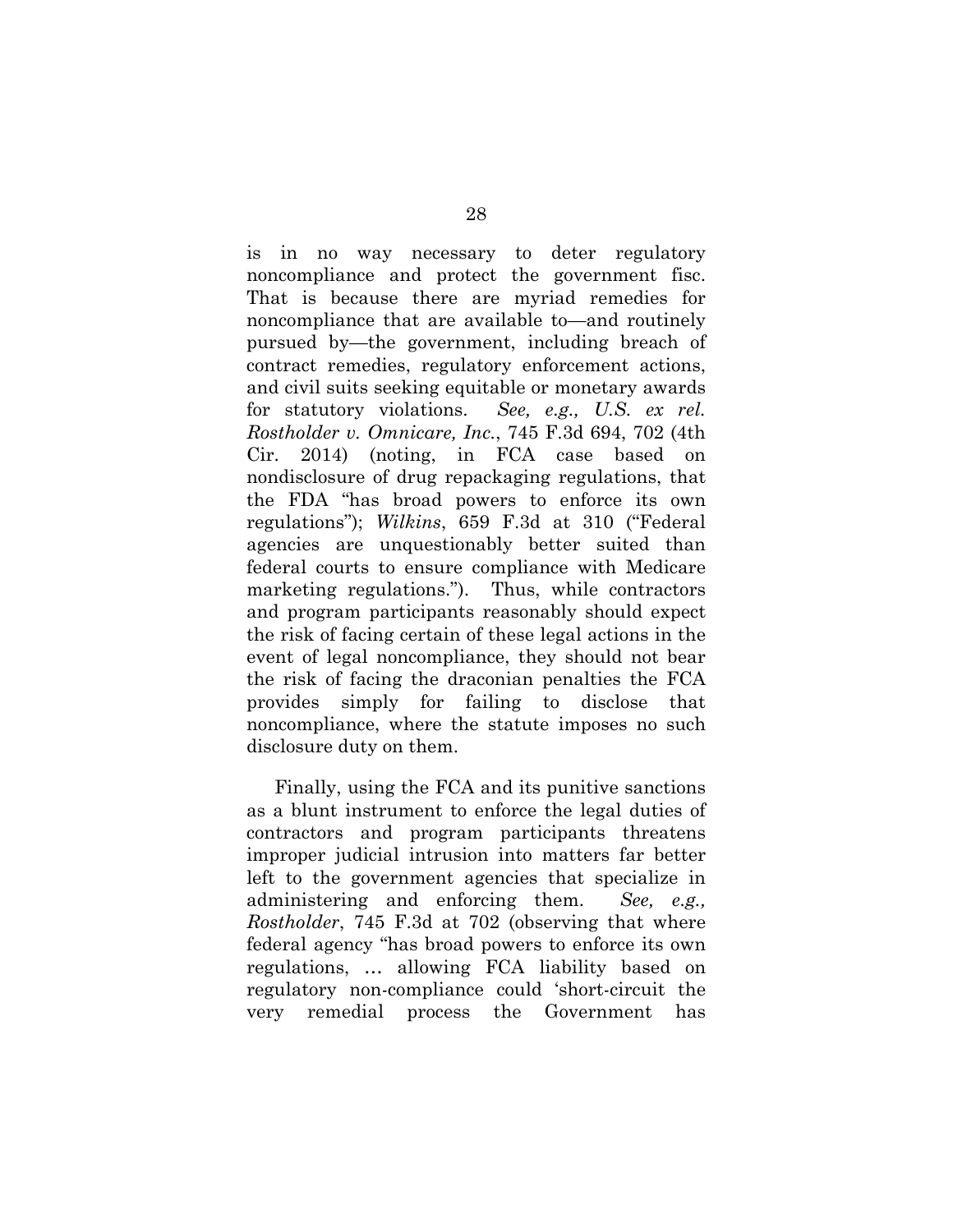established to address non-compliance with those regulations'") (quoting *Wilkins*, 659 F.3d at 310); *U.S. ex rel. Conner v. Salina Reg'l Health Ctr., Inc.*, 543 F.3d 1211, 1221 (10th Cir. 2008) (under the FCA, "[a]n individual private litigant ostensibly acting on behalf of the United States could prevent the government from proceeding deliberately through the carefully crafted remedial process and could demand damages far in excess of the entire value of Medicare services performed by a hospital."); *Lamers*, 168 F.3d at 1020 ("[The plaintiff], it seems, wants to use the FCA to preempt the FTA's discretionary decision not to pursue regulatory penalties against the City. But the FCA is not an appropriate vehicle for policing technical compliance with administrative regulations.").

This threat is heightened in *qui tam* suits by relators because there is no assurance—as there might be in cases brought directly by government that the government already has considered, but declined, to pursue regulatory remedies and made a reasoned decision to file an FCA suit instead.

As a result, if the Court adopts the "implied certification" theory—whether based on the independent legal duty to disclose rationale discussed in this brief, or on the erroneous rationale that "certifications" of compliance are implicit in claims for payment—it should limit the theory to apply only where the contractual, regulatory, or statutory compliance at issue is expressly stated as a condition of payment.